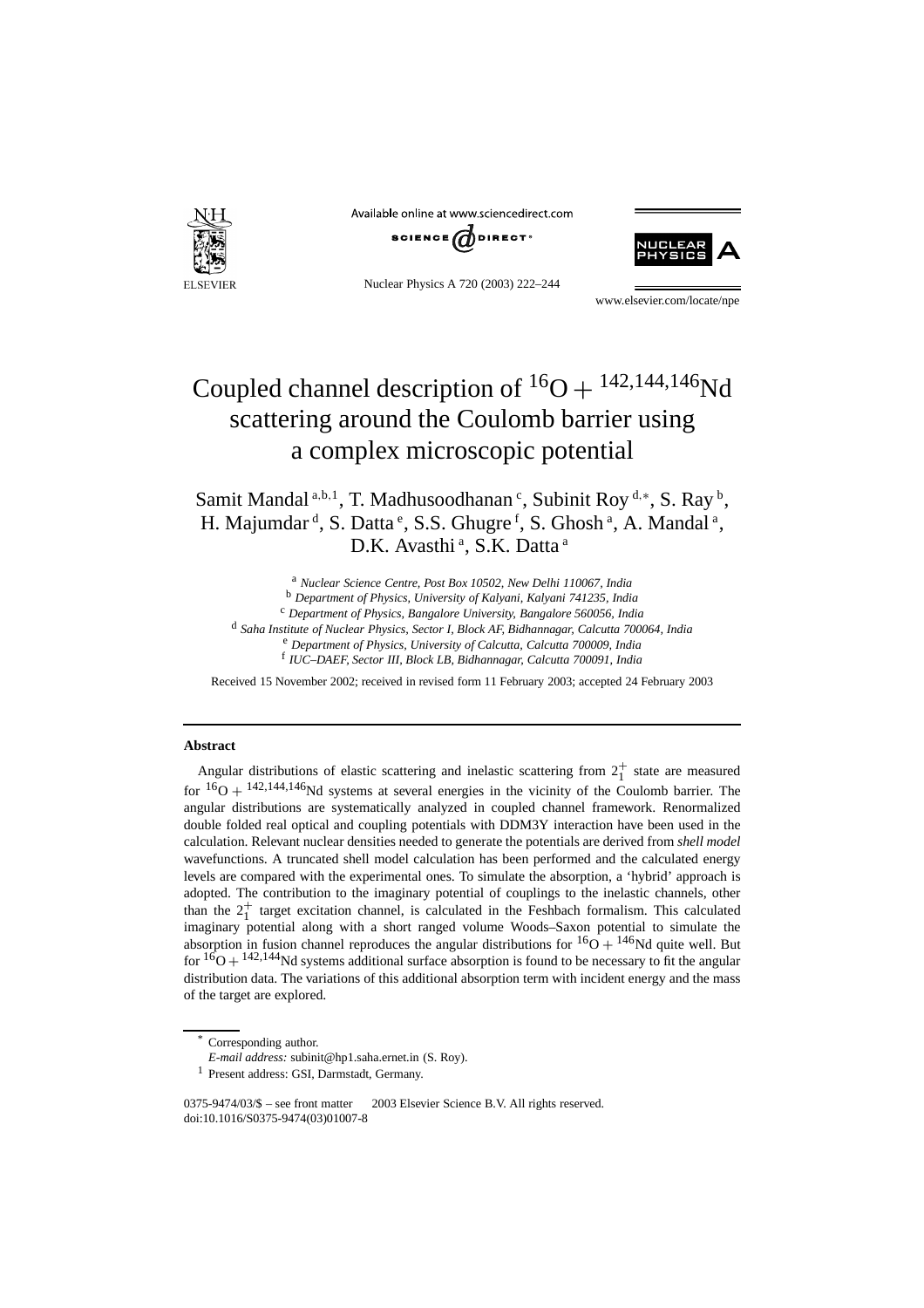2003 Elsevier Science B.V. All rights reserved.

*PACS:* 24.50.+g; 25.70.Bc; 27.60.+j

Keywords: NUCLEAR REACTIONS <sup>16</sup>O(<sup>142,144,146</sup>Nd,<sup>142,144,146</sup>Nd), (<sup>142,144,146</sup>Nd, <sup>142,144,146</sup>Nd'),  $E = 60-78$  MeV; measured  $\sigma(\theta)$ ; Coupled-channels analysis with microscopically calculated potentials.

#### **1. Introduction**

In quasi elastic scattering of heavy ions at energies near the Coulomb barrier, the relative motion of the interacting nuclei are known to be dominated by strong coupling between the individual reaction channels [1–6]. These couplings, on the one hand, dynamically polarize the real potential inducing a marked energy dependence of its strength around the Coulomb barrier energies and, on the other hand, contribute significantly to the absorptive potential for elastic scattering at large distances. The extraordinary energy dependence of the real potential, the so-called *threshold anomaly*, was experimentally observed [7–10] and was demonstrated to be dispersively connected with an increase with the energy of the imaginary potential accounting for the increasing number of open reaction channels absorbing the incident flux [11,12].

The threshold behaviour has been shown to occur in many heavy ion scattering systems [13]. In recent years, several attempts have been made to understand the polarization effect and its dependence on the structure of the colliding nuclei by evaluating the nucleus– nucleus potential on a microscopic basis using the formalism proposed by Feshbach [14– 19]. In a microscopic approach to the optical potential, the real part is derived by folding an effective nucleon–nucleon interaction with the densities of the colliding nuclei. The folding model, incorporating the structure informations directly in the evaluation of the real potential, is widely and successfully used for describing the heavy ion elastic scattering [20–23]. To derive the imaginary component microscopically several methods have been adopted [1,24–27]. Of these the model proposed by Vinh Mau et al. [27] calculates the total Feshbach potential considering all possible closed and open channels through the closure approximation. A fairly good agreement was observed between the calculation and the experiment for systems like  ${}^{16}O + {}^{208}Pb$ ,  ${}^{32}S + {}^{40}Ca$  and  ${}^{35,37}Cl + {}^{24}Mg$  [16,28–32]. The model has been further modified by Pacheco et al. [16], for the conditions where a reduced number of channels control the absorption. When the energy of the collision is close to the Coulomb barrier and the colliding systems are deformed, it has been demonstrated that it is necessary to calculate the polarization potential contribution separately for each of the dominant nonelastic channel. In a detailed investigation on a number of different systems, both deformed and spherical, it was observed that the microscopic imaginary potential having contributions from the dominant inelastic excitations only is sufficient to reproduce the total absorption in strongly deformed systems [17]. Whereas for spherical and weakly deformed systems the corresponding absorption, localized in a narrow surface region, is weak and necessitates the introduction of a long range absorptive term representing the absorption in transfer channels. However, elastic scattering is unlikely to be very sensitive to the absorptive potential near the barrier. On the other hand, inelastic scattering or transfer reactions where the wavefunction plays an important role, will be more sensitive to the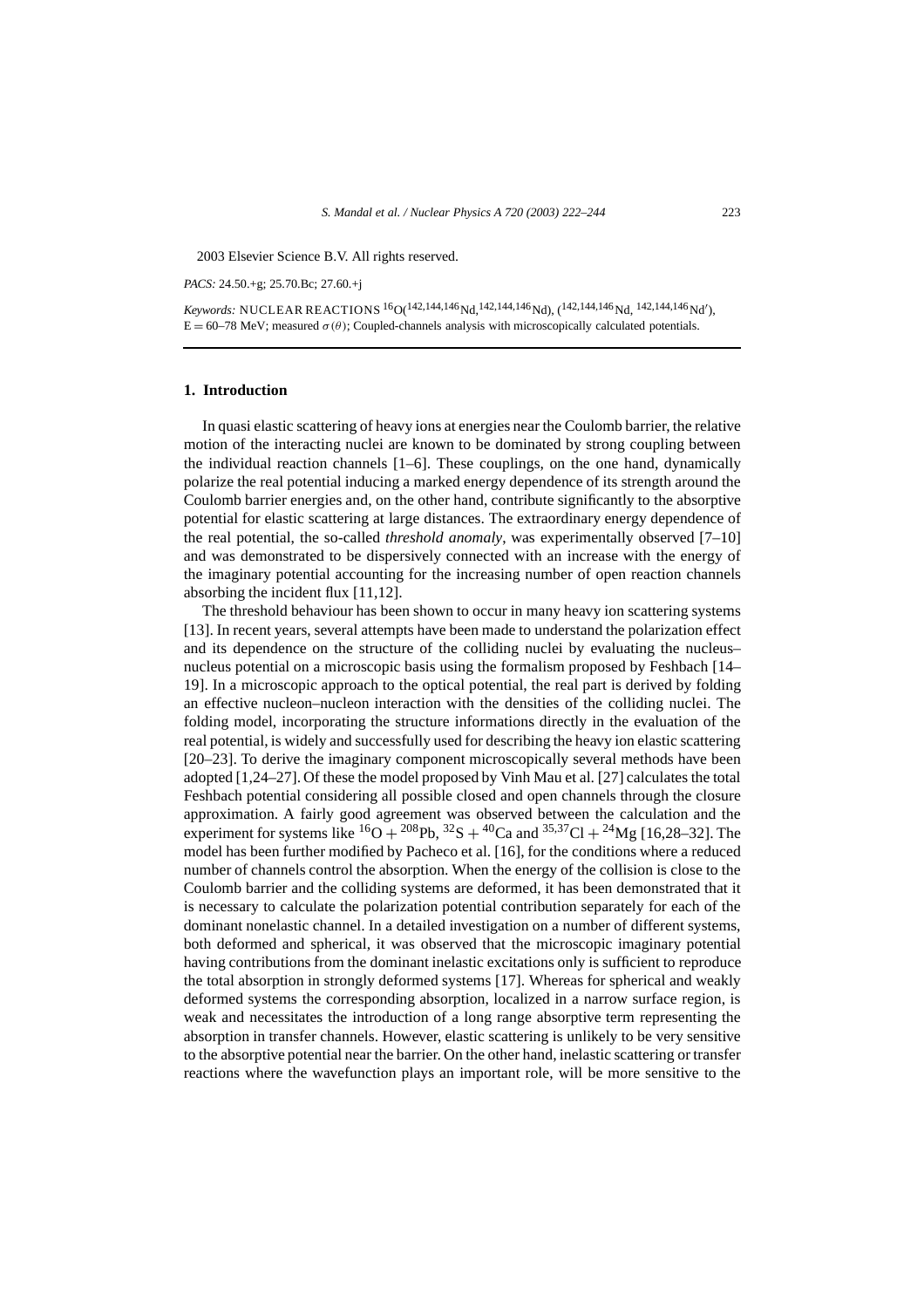details of the potential. Hence, a simultaneous description of elastic and inelastic angular distributions will be of further interest.

In our present study, we made an attempt to describe the elastic and first  $2^+$  inelastic angular distributions for  ${}^{16}O + {}^{142,144,146}Nd$  systems measured around the Coulomb barrier energies using the microscopically derived potentials, both real and imaginary, in a coupled channel (CC) framework. The measurements have been performed at incident enegies of 65, 70, 74 and 78 MeV, i.e., from the top of the barrier to about 12 MeV above. In the CC calculation, the renormalized folded M3Y potential has been used as the real potential and the imaginary component is derived from contributions from different target and projectile excitations following Pacheco et al. [16,17]. Since explicit coupling to the first  $2^+$  state is considered, the microscopically calculated imaginary component will not contain the contribution from this excitation channel. In these Nd isotopes, the nucleus 144Nd represents an intermediate step in the *shape transition* from spherical 142Nd with  $N = 82$  neutron shell closed to the transitional–vibrational nucleus <sup>146</sup>Nd [33]. These nuclei with large transitional *B*(E2) values are quite soft towards quadrupole excitations. Hence, the excitation to the first  $2^+$  state will be one of the major contributors in the derivation of imaginary potential. Thus the CC analysis with an imaginary potential not containing the contribution of the dominant  $2^+$  excitation will provide a suitable basis to explore the effect of other couplings in the absorption process. This is especially true at near barrier energies where only a few of the reaction channels contribute in producing the absorption.

The other important aspect of this study is the determination of the coupling potential corresponding to  $0^+ \rightarrow 2^+$  transition in the CC analysis using the folding model approach. The necessary transition density is derived from *shell model* wavefunctions. A truncated shell model calculation has been performed to obtain the occupation probabilities and the one body density matrices (OBDM) for constructing the densities. In recent years several shell model calculations have been carried out for 142Nd nucleus as a member of the  $N = 82$  isotones [34–37]. However, to the best of our knowledge, no such calculations have been reported for <sup>144</sup>Nd and <sup>146</sup>Nd isotopes with two- and four-valence neutrons over the  $N = 82$  closed shell. A section with the details of the calculation has been included and a comparison of the calculated energy levels with the experimental energy values has been shown.

The paper has been organized as follows. The introduction will be followed by a description of the experiment in Section 2. The details of the derivation of the densities, the potentials and the analysis of the data with the derived potentials will be provided in Section 3. Finally, we will discuss and summarise our observations in the last section.

## **2. Experimental set-up**

The experiment was carried out using the 15UD Pelletron Accelerator at Nuclear Science Centre (NSC), New Delhi. <sup>16</sup>O beam was produced in a SNICS ion source, accelerated (in the energy range 65–78 MeV), momentum analysed and allowed to impinge on Nd targets. Beam current was maintained between 5 to 40 pnA. The neodymium targets were made by vacuum evaporation of enriched <sup>142,144,146</sup>Nd oxide sandwiched between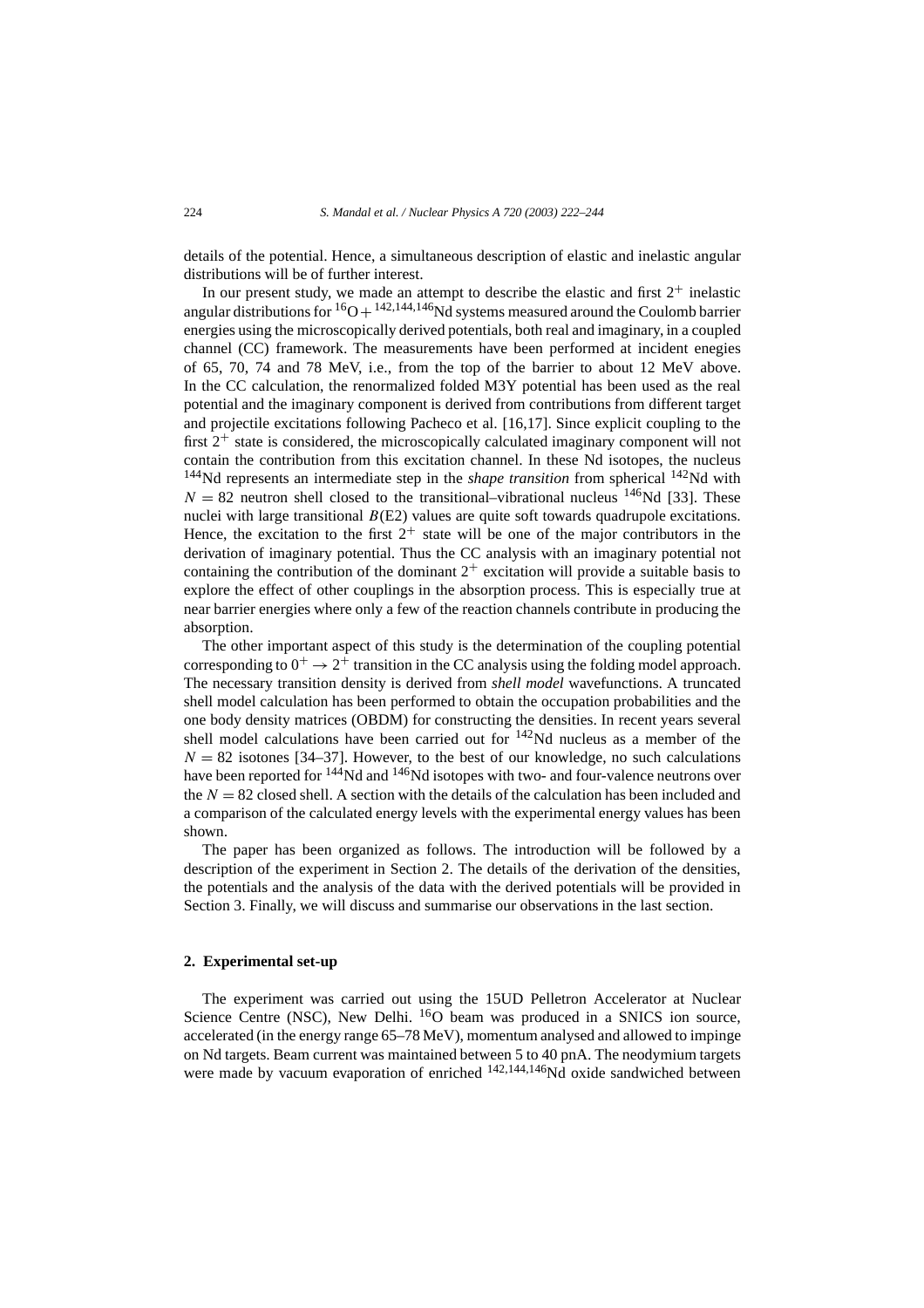| <b>ISOTOPE</b>                       | Enrichment<br>$\%$ | Thickness of<br>carbon backing<br>$\mu$ g/cm <sup>2</sup> | Thickness of<br>neodymium oxide<br>$\mu$ g/cm <sup>2</sup> | Thickness of<br>coating carbon layer<br>$\mu$ g/cm <sup>2</sup> |
|--------------------------------------|--------------------|-----------------------------------------------------------|------------------------------------------------------------|-----------------------------------------------------------------|
| $142$ Nd <sub>2</sub> O <sub>3</sub> | 98.26              | 17.7                                                      | 57.6                                                       | 3.0                                                             |
| $144 \text{Nd}_2\text{O}_3$          | 97.51              | 10.0                                                      | 45.0                                                       | 3.0                                                             |
| $146$ Nd <sub>2</sub> O <sub>3</sub> | 97.63              | 6.0                                                       | 45.0                                                       | 2.5                                                             |

Table 1 Thicknesses of different isotopically enriched targets

two carbon foils [38]. Thickness and the enrichment of the neodymium targets are given in the Table 1.

The angular distribution of the elastic and inelastic scattering was measured in a General Purpose Scattering Chamber (GPSC) [39] of diameter 1.5 m. Ten silicon surface barrier (SB) and passivated ion implanted planner surface (PIPS) detectors of 300 µm depletion depth were used and arranged in two movable arms on both sides of the beam axis. The average effective solid angle subtended by each silicon detector was between 3.5 msr to 7.5 msr. Two monitor detectors (300 µm) were placed symmetrically at  $9.8° \pm 1°$  on either side of the beam. The monitors subtended an angle of 0.2◦ at the target. An entrance collimator of 2 mm diameter was used at a distance of 10 cm from the target. The beam was properly steered to keep the elastic peak count in the two monitor detectors identical within 5%. Standard electronics were used, and the list mode data was recorded in a Micro-VAX computer using the data acquisition programme ONLINE.

The incident energies chosen were 65, 70, 74 MeV for  ${}^{16}$ O on  ${}^{142}$ Nd and 65, 70, 74, 78 MeV for  ${}^{16}O$  on  ${}^{144,146}$ Nd. The angular distributions were measured at angles in the region from 30 $\degree$  to 164 $\degree$  (in lab.) in steps of 2 $\degree$  to 6 $\degree$ . A few overlapping angles were used for different detectors to check the consistency of the data. The results of such measurements (properly normalised for solid angle) agree within statistics. Typical spectra are shown in Figs. 1 and 2. In the spectra, peaks marked as 'Ta' are due to the contamination from tantalum crucible used for vacuum evaporation of neodymium targets. However, the Ta peaks were kinematically well separated from the elastic peaks of the Nd isotopes at all the measured angles. The overall resolution obtained in different detectors varied from 250–450 keV.

The absolute cross section values were obtained by normalising the yield to the monitor counts under the elastic peak. The cross section at the monitor angle is well described by Rutherford cross section. The absolute error is estimated to be less then 10% for elastic and 20% for inelastic data. The relative error is found to be less than 5%.

## **3. Analysis**

The model potential used in the coupled channel (CC) analysis has the form

$$
U(E, \mathbf{R}) = [V_0(E, \mathbf{R}) + \Delta V_{\mathbf{R}}] + i W(E, \mathbf{R}) + V_{\mathbf{C}}.
$$
\n(1)

 $V_0(E, \mathbf{R})$  is the average interaction between the two nuclei in the absence of any excitation and includes the exchange terms that arise from antisymmetrisation between the two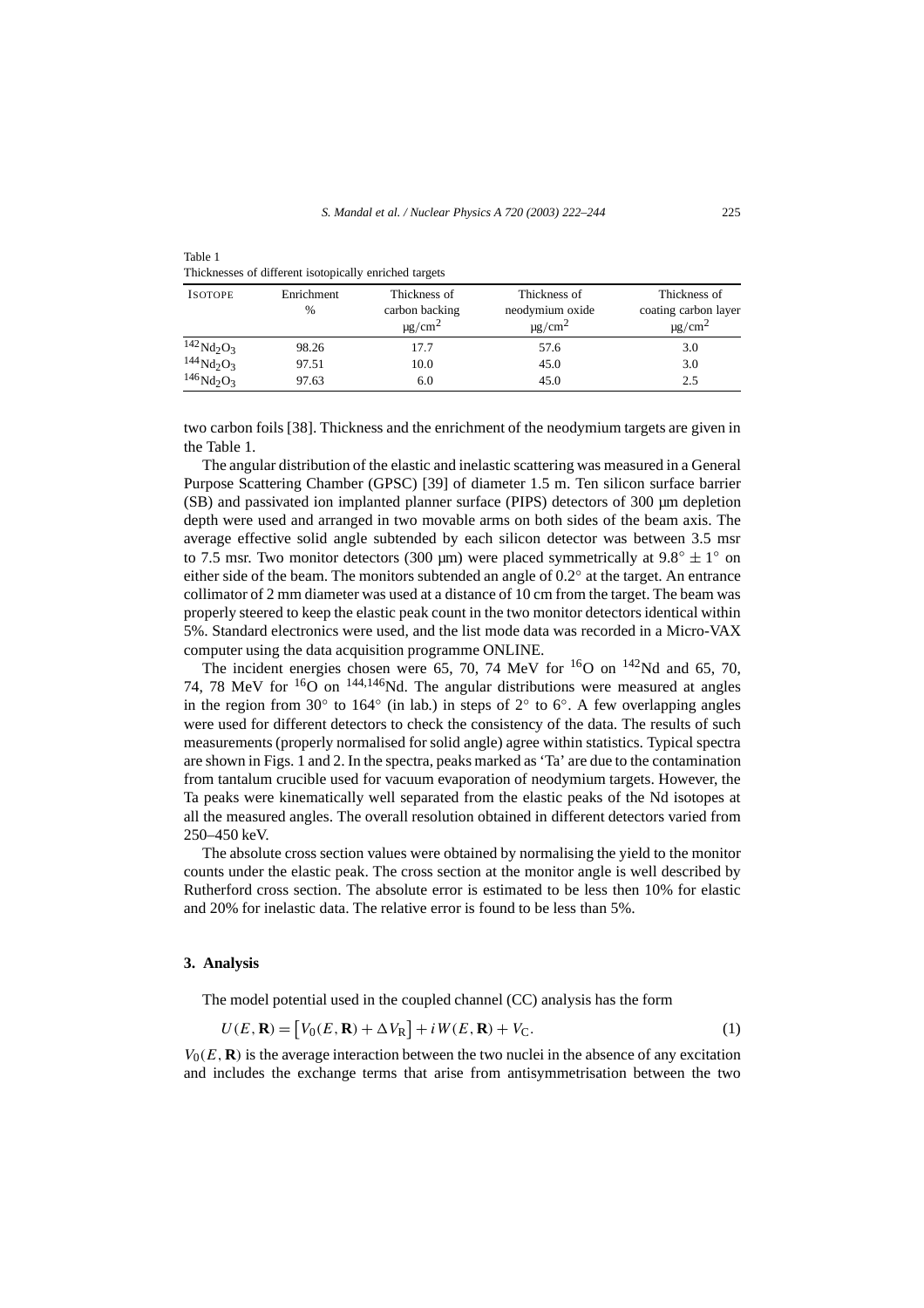

Fig. 1. Energy spectrum of particles from the elastic and inelastic scattering of <sup>16</sup>O on <sup>142</sup>Nd at  $E_{lab} = 70$  MeV and  $\theta_{\text{lab}} = 93^\circ$  (top) and scattering of <sup>16</sup>O on <sup>144</sup>Nd at E<sub>lab</sub> = 74 MeV and  $\theta_{\text{lab}} = 68^\circ$  (bottom). The peaks marked Ta are from tantalum contamination.

ions resulting in weak energy dependence of  $V_0$ . The real polarization part  $\Delta V_R(E, \mathbf{R})$ originates from the coupling of elastic channel to other nonelastic channels and it has the contributions from both the *open* and *closed* reaction channels. The imaginary part  $W(E, \mathbf{R})$ , to start with, is composed of two components

$$
W(\mathbf{R}, E) = W_{\mathrm{F}}(\mathbf{R}) + W_{\mathrm{fes}}(\mathbf{R}, E),
$$
\n(2)

where  $W_{\text{fes}}(\mathbf{R}, E)$  is the imaginary polarization potential and it depends on the number of open reaction channels. Details of the calculation of this microscopic imaginary potential is given in a following section.  $W_F(\mathbf{R})$  has a squared volume Woods–Saxon form and is chosen to simulate the ingoing wave boundary condition for fusion. This interior imaginary potential has the parameters of  $W_0 = 60$  MeV,  $r_F = 1.0$  fm and  $a_F = 0.4$  fm. This potential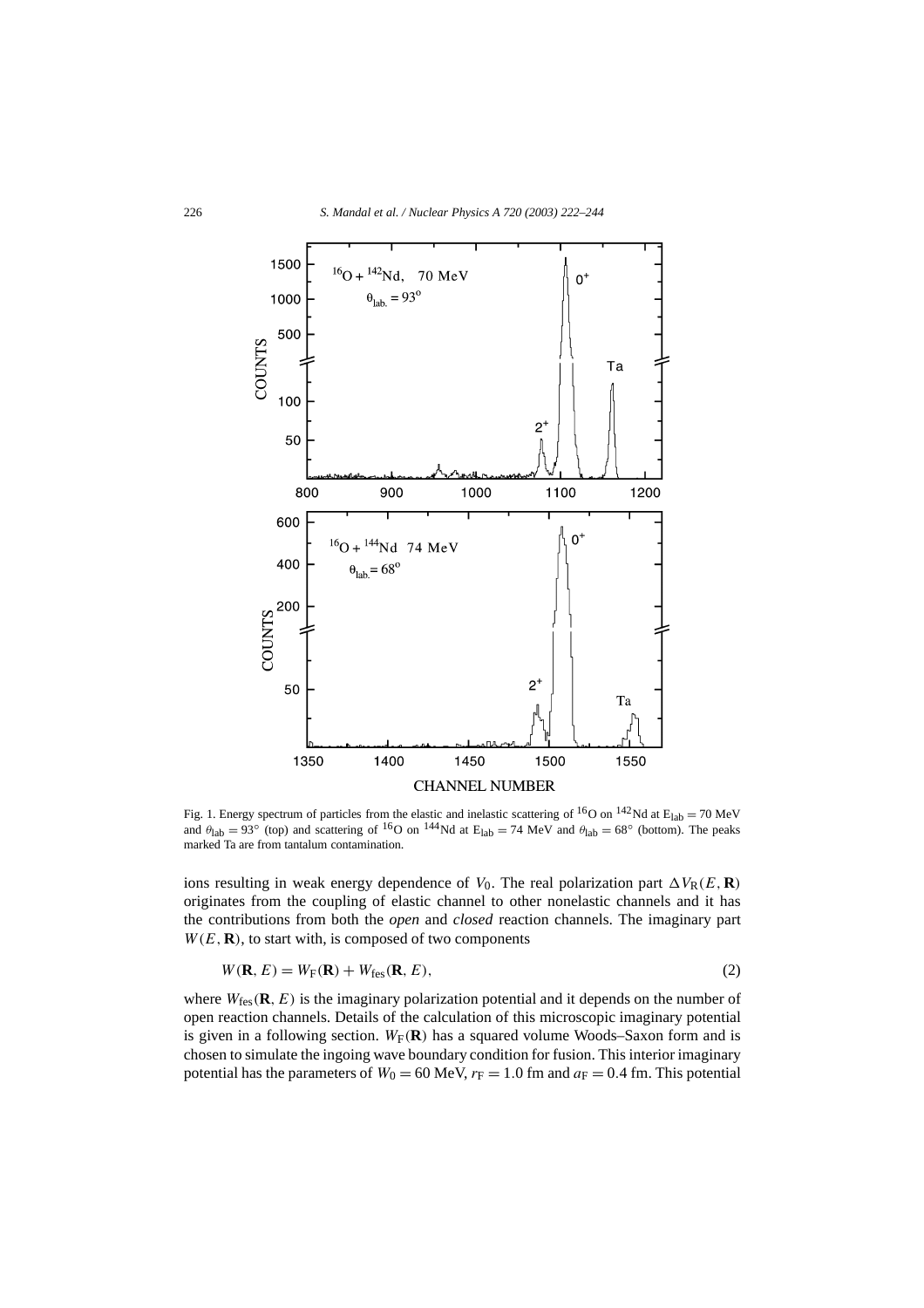

Fig. 2. Energy spectrum of particles from the elastic and inelastic scattering of <sup>16</sup>O on <sup>146</sup>Nd at  $E_{lab} = 70$  MeV and  $\theta_{\text{lab}} = 66°$  (top). The peak marked Ta is from tantalum contamination. The angular detector spectrum at an extreme backward angle is shown in the figure below.

has not been varied with incident energy. The same  $W_F$  is used for all the three isotopes.  $V_C$  in (1) denotes the Coulomb potential.

### *3.1. Folded potentials*

The real parts of optical potential and the transition potential are calculated by folding an effective two-body interaction with the relevant densities of the two interacting nuclei. The energy-dependent direct and exchange components of the potential are expressed as [20,22],

$$
V_{\mathcal{D}}(E, \mathbf{R}) = \int \rho_1(\mathbf{r}_1) \rho_2(\mathbf{r}_2) v_{\mathcal{D}}^{\mathbf{n}\mathbf{n}}(\rho, E, r) d^3 r_1 d^3 r_2,
$$
\n(3)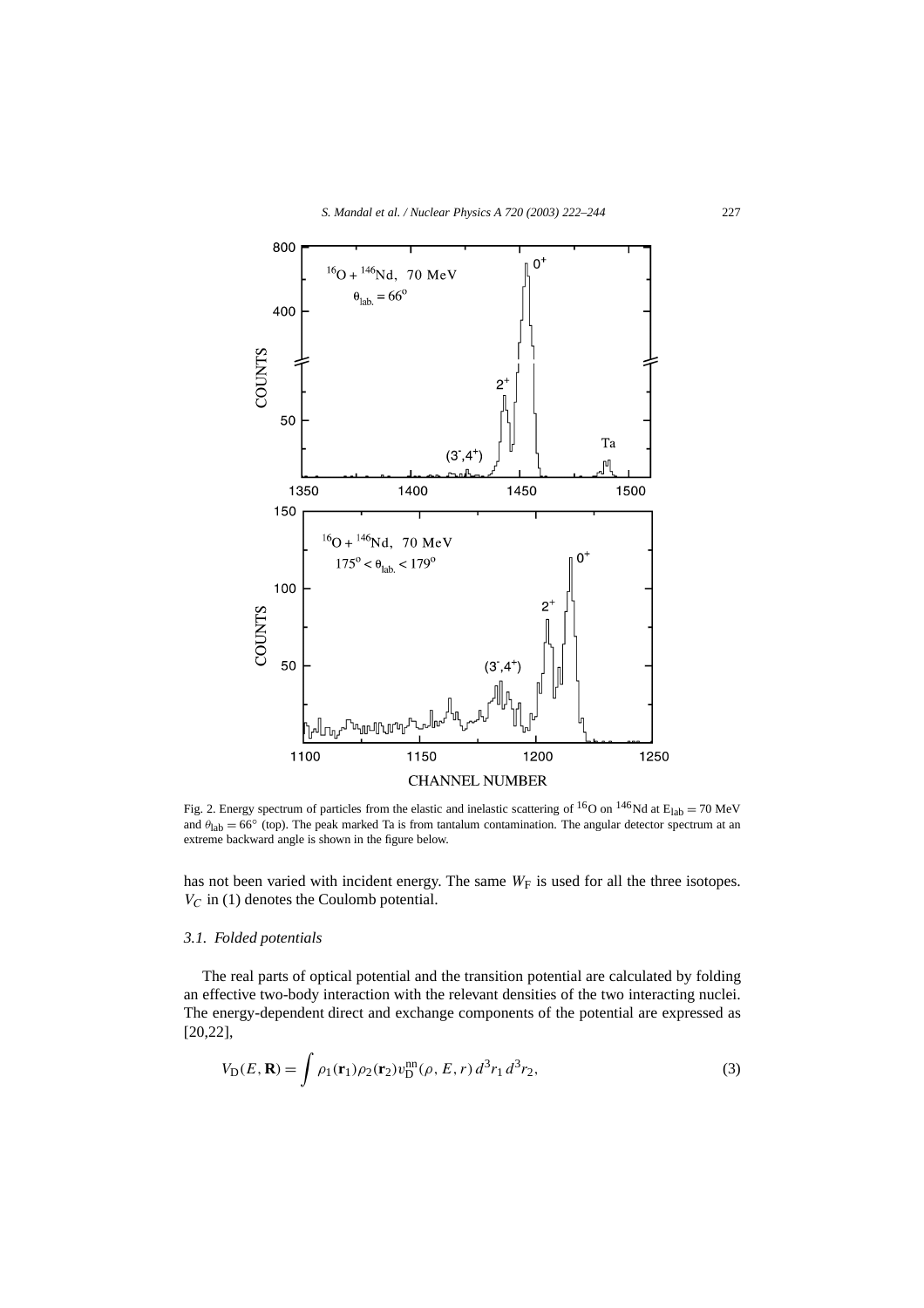228 *S. Mandal et al. / Nuclear Physics A 720 (2003) 222–244*

$$
V_{\text{EX}}(E,\mathbf{R}) = \int \rho_1(\mathbf{r}_1,\mathbf{r}_1+\mathbf{r})\rho_2(\mathbf{r}_2,\mathbf{r}_2-\mathbf{r})v_{\text{EX}}^{\text{nn}}(\rho,E,r)e^{\frac{i\mathbf{k}(\mathbf{R})\mathbf{r}_1}{M}}d^3r_1 d^3r_2 \tag{4}
$$

where  $\rho_i(\mathbf{r}_i)$ ,  $i = 1, 2$ , denote the densities of respective nuclei and  $v_{D/EX}^{nn}(\rho, E, r)$  is the energy- and density-dependent direct/exchange component of the effective nucleon– nucleon interaction. The coordinate  $\mathbf{r}_{12}$  is equal to  $\mathbf{r}_2 - \mathbf{r}_1 + \mathbf{R}$ , where **R** is the centre to centre separation between the two interacting nuclei. **k***(***R***)*, the relative motion momentum, is expressed as

$$
k^{2}(\mathbf{R}) = \frac{2mM}{\hbar^{2}} \left[ E_{\text{cm}} - V(E, \mathbf{R}) - V_{\text{C}}(\mathbf{R}) \right],
$$
\n(5)

with *M* the reduced mass, *m* the nucleon mass in MeV, *E*cm the centre-of-mass energy and *E* the incident energy in laboratory. *V*<sub>C</sub>(**R**) is the Coulomb potential and *V*(*E*, **R**) denotes the direct component of the folded potential.

The direct and the exchange components have been derived using the folding formulae in momentum space as detailed in Ref. [20]. In the derivation of the exchange potential  $V_{\text{EX}}(E, \mathbf{R})$ , however, we have chosen a closed expression for the potential in terms of a series expansion of the Bessel functions [21]. The approximation yields equivalent result as obtained in the iterative procedure, especially for the energy domain chosen by us where the scattering is more sensitive to the potential at large radius.

## *3.1.1. The interaction*

The semi-realistic M3Y interaction [40] is chosen as the effective nucleon–nucleon interaction  $v<sup>nn</sup>$  in the present analysis. The interaction has been applied to heavy-ion scattering at energies above of 5 MeV*/*nucleon with reasonable success [20–22]. The direct part of the interaction is given as

$$
v_D^{\text{nn}}(r) = 7999.0 \frac{e^{-4r}}{4r} + 2134.25 \frac{e^{-2.5r}}{2.5r}.
$$
\n
$$
(6)
$$

A finite-range interaction term [20]

$$
v_{\text{EX}}^{\text{nn}}(r) = 4631.8 \frac{e^{-4r}}{4r} + 1787.13 \frac{e^{-2.5r}}{2.5r} + 7.8474 \frac{e^{-0.7027r}}{0.7027r} \tag{7}
$$

has been adopted to calculate the exchange contribution in the potential. The effect of density dependence, though not so prominent for extremely peripheral collisions, is included as an exponentially varying multiplicative factor

$$
F(\rho) = c \left[ 1 + \alpha e^{-\beta \rho} \right] \tag{8}
$$

with  $c = 0.2845$ ,  $\alpha = 3.6391$  and  $\beta = 2.9605$  fm<sup>3</sup> [20,41]. The density  $\rho$  in the expression is the sum of densities of the colliding nuclei at midpoint of the internucleon distance. Finally, the interaction is made to depend explicitly on energy through an additional product term  $g(E) = (1 - 0.002E)$  [20,41].

## *3.1.2. Shell model calculations for nuclear densities*

Nuclear ground-state and transition densities are determined from the shell model wavefunctions. The code OXBASH [42] has been used to generate the wavefunctions.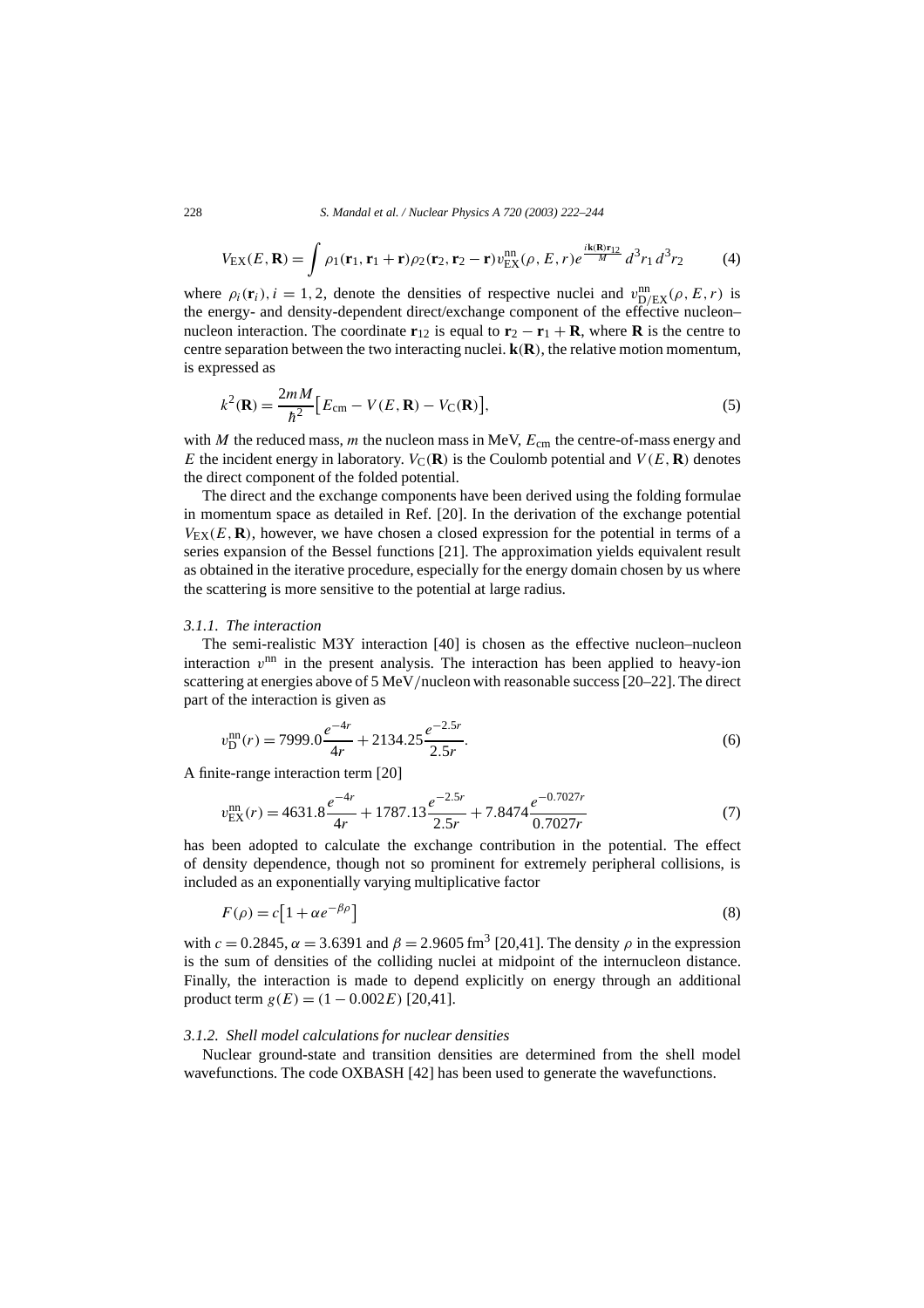We have defined the *model space*, in the shell model calculation, to consist of spherical single particle orbitals from  $N = 4$  oscillator shell  $(1d_{5/2}, 0g_{7/2}, 1d_{3/2}, 2s_{1/2})$ plus the intruder  $0h_{11/2}$  orbital from  $N = 5$  oscillator shell for 10 valence protons of Nd isotopes over  $Z = 50$  closed shell and orbitals from  $N = 5$  oscillator shell  $(0h_{9/2}, 1f_{7/2}, 1f_{5/2}, 2p_{3/2}, 2p_{1/2})$  plus the intruder orbital  $0i_{13/2}$  from  $N = 6$  shell for the valence neutrons of <sup>144,146</sup>Nd isotopes over  $N = 82$  closed neutron shell. The <sup>132</sup>Sn  $(Z = 50, N = 82)$  is taken to be the core. The *model space* is coded as  $Z50N82$  in OXBASH.

However, a full scale shell model calculation with a large basis being not feasible with our available computational ability, we have followed a *truncation scheme*, as described in Ref. [43], in the present analysis. A partition **P** that specifies a set of occupancies for the orbits under consideration is defined. The proton and neutron orbitals outside the  $^{132}Sn$  $(Z = 50, N = 82)$  core are included in this partition **P** as:

$$
\mathbf{P} = \left[ \pi \left\{ (\mathbf{s}_{1/2})^{p_1}, (\mathbf{d}_{5/2})^{p_2}, (\mathbf{d}_{3/2})^{p_3}, (\mathbf{g}_{7/2})^{p_4}, (\mathbf{h}_{11/2})^{p_5} \right\} \times v \left\{ (h_{9/2})^{n_1}, (f_{7/2})^{n_2}, (f_{5/2})^{n_3}, (p_{3/2})^{n_4}, (p_{1/2})^{n_5}, (i_{13/2})^{n_6} \right\} \right],
$$
(9)

where  $p(i)$  and  $n(i)$  are the numbers of protons and neutrons respectively, occupying the orbitals. Table 2 shows the restrictions imposed for different **P** partitions in the shell model calculation. One advantage of this procedure is that, since only the most dominant partitions are considered for a particular state, the renormalization of the *twobody interaction* to incorporate the effects of the neglected partitions need not be large.

The *effective interaction* used in the shell model calculation is coded as *CW5082* in OXBASH. The *CW5082* interaction originated from *KH5082* interaction [44] on replacing the proton  $N = 4$  *two-body matrix elements* (TBME) with the effective interaction of Kruse and Wildenthal [45]. The KH5082 interaction utilizes the TBME of bare particle–particle and one particle–one hole (1p1h) "*bubble*" Kuo–Herling (KH) interaction [46–48].

Table 2

The restrictions imposed on different subshells (partitions) in the shell model calculation

| P/N     | Orbitals            | $^{142}{\rm Nd}$ |          |                | $144$ Nd | $^{146}\mathrm{Nd}$ |      |
|---------|---------------------|------------------|----------|----------------|----------|---------------------|------|
|         |                     | Max.             | Min.     | Max.           | Min.     | Max.                | Min. |
| Proton  | $\frac{1g}{2}$      | 8                | 6        | 8              | 7        | 8                   | 7    |
|         | $2d_{\frac{5}{2}}$  | 4                | 0        | $\overline{c}$ | $\Omega$ | 2                   | 0    |
|         | $2d_{\frac{3}{2}}$  | 4                | 0        | $\mathfrak{D}$ | $\Omega$ | 2                   | 0    |
|         | $3s_1$ <sup>2</sup> | $\overline{c}$   | 0        | $\overline{c}$ | $\Omega$ | 2                   |      |
|         | $2h_{\frac{11}{2}}$ | 4                | 0        | $\mathfrak{D}$ | $\Omega$ | 2                   |      |
| Neutron | $\frac{1h_9}{2}$    | $\cdots$         | .        | $\overline{c}$ | $\Omega$ | 4                   |      |
|         | $2f\frac{7}{2}$     | $\cdots$         | .        | $\mathfrak{D}$ | $\Omega$ | っ                   |      |
|         | $2f\frac{5}{2}$     | $\cdots$         | $\cdots$ | $\overline{c}$ | $\Omega$ | 4                   | 0    |
|         | $3p_{\frac{3}{2}}$  | $\cdots$         | .        | $\overline{c}$ | $\Omega$ | 4                   | 0    |
|         | $3p_1$              | $\cdots$         | .        | 2              | $\Omega$ | 2                   |      |
|         | $1i_{\frac{13}{2}}$ | $\cdots$         | $\cdots$ | 2              | 0        | 4                   | 0    |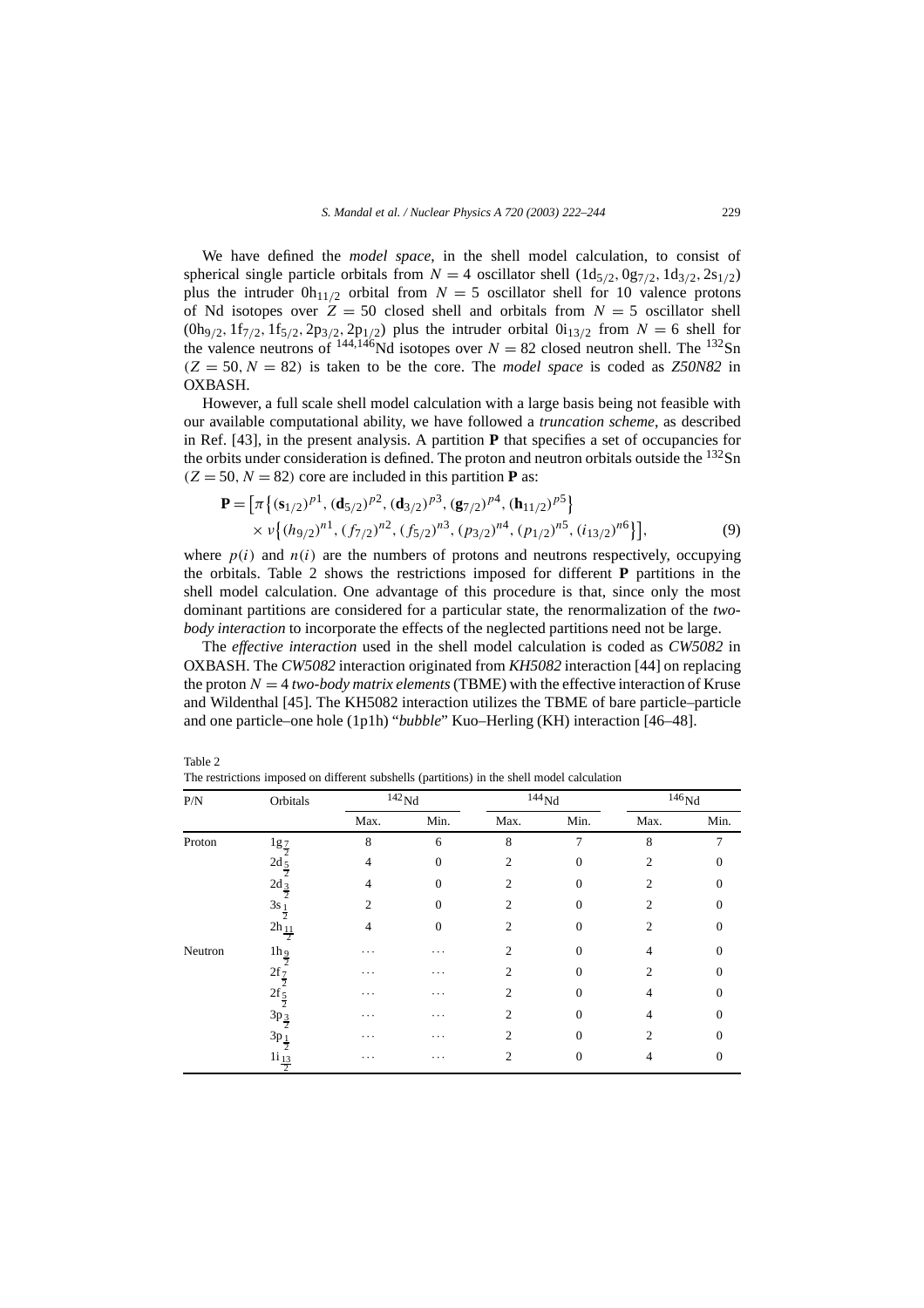The *single particle energies* used in the calculation are taken from experiment ([44] and references therein). The values used are  $\varepsilon(\pi g_{7/2}) = -9.5958$ ,  $\varepsilon(\pi d_{5/2}) = -8.6755$ ,  $\varepsilon(\pi d_{3/2}) = -6.9352$ ,  $\varepsilon(\pi s_{1/2}) = -6.9278$ ,  $\varepsilon(\pi h_{11/2}) = -6.8379$ ,  $\varepsilon(vh_{9/2}) = -0.8950$ ,  $\varepsilon$ (*v*f<sub>7</sub>/2</sub>) = −2.38,  $\varepsilon$ (*v*f<sub>5</sub>/2</sub>) = −0.89,  $\varepsilon$ (*v*p<sub>3</sub>/2</sub>) = −1.625,  $\varepsilon$ (*v*p<sub>1</sub>/2</sub>) = −1.16,  $\varepsilon$ (*vi*<sub>13</sub>/2) = −0*.*29 MeV. The resultant energy levels are shown in Fig. 3 along with the level scheme obtained from experiment.

The calculated *occupation numbers* of all the fully or partially occupied valence orbitals are given in Table 3. These numbers have been used with single particle radial wavefunctions generated by a bound state potential of the Woods–Saxon form plus a



Fig. 3. The experimental and theoretically calculated (shell model) energy level diagram for <sup>142,144,146</sup>Nd.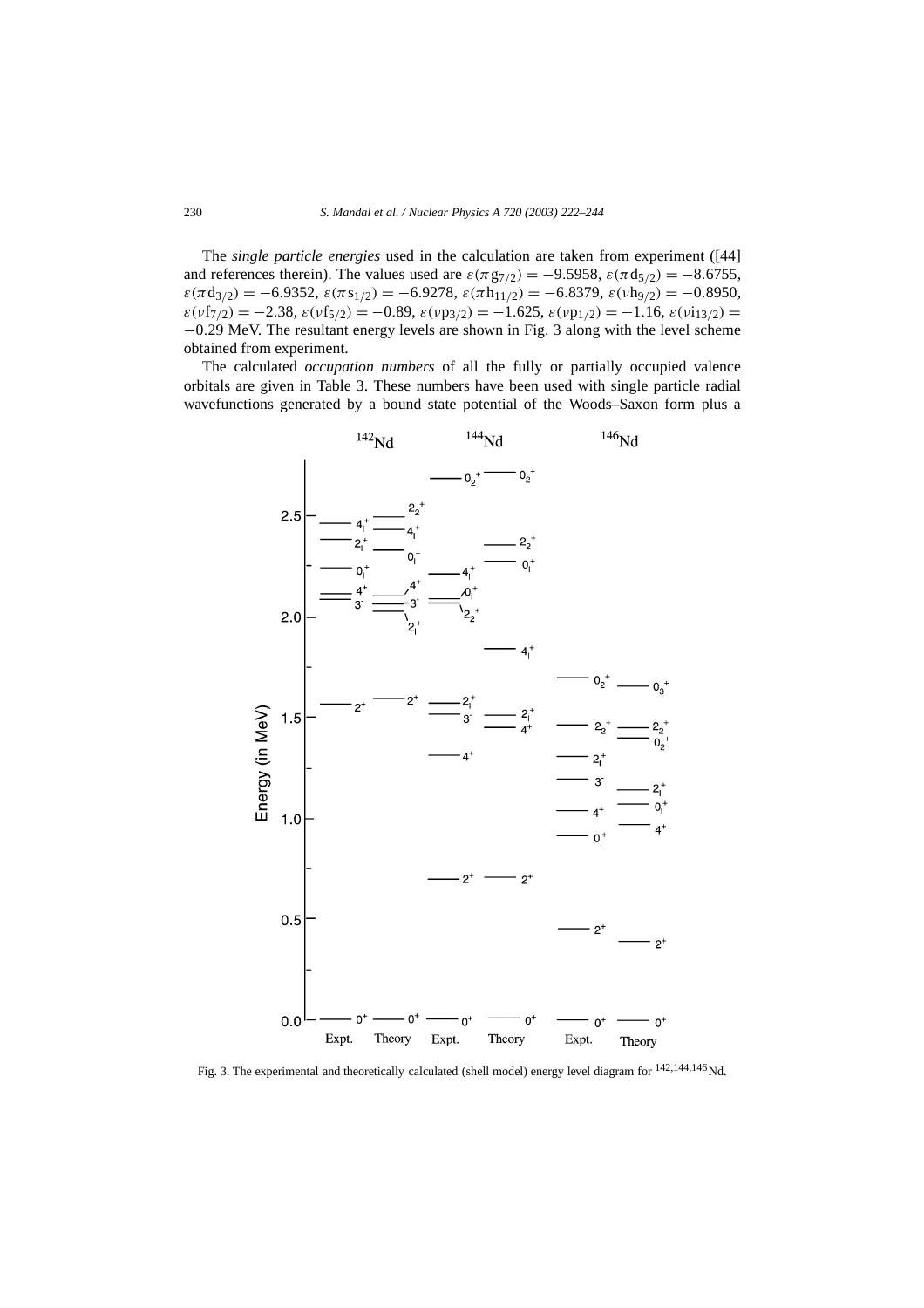| P/N     | Orbitals            |                  | <b>Nucleus</b> |                     |
|---------|---------------------|------------------|----------------|---------------------|
|         |                     | $^{142}{\rm Nd}$ | $144$ Nd       | $^{146}\mathrm{Nd}$ |
| Proton  | $1g\frac{7}{2}$     | 7.981            | 8.0            | 8.0                 |
|         | $2d_{\frac{5}{2}}$  | 1.732            | 1.793          | 2.0                 |
|         | $2d_{\frac{3}{2}}$  | 0.043            | 0.031          | 0.0                 |
|         | $3s_1$ <sub>2</sub> | 0.037            | 0.019          | 0.0                 |
|         | $2h_{\frac{11}{2}}$ | 0.208            | 0.157          | 0.0                 |
| Neutron | $\frac{1h_9}{2}$    | 0.0              | 0.192          | 1.002               |
|         | $2f\frac{7}{2}$     | 0.0              | 1.238          | 1.6                 |
|         | $2f_{\frac{5}{2}}$  | 0.0              | 0.15           | 0.848               |
|         | $3p\frac{3}{2}$     | 0.0              | 0.129          | 0.172               |
|         | $3p_1$              | 0.0              | 0.044          | 0.379               |
|         | $\frac{11}{2}$      | 0.0              | 0.247          | 0.0                 |

Table 3 Calculated occupation numbers in the ground states of neodymium nuclei

Table 4

Woods–Saxon potential parameters used to calculate the single particle wave functions

| N/P     | V0<br>MeV | $r_0$<br>fm | $a_0$<br>fm | $V_{\rm SO}$<br>MeV | $r_{\rm SO}$<br>fm | $a_{\rm SO}$<br>fm | $r_{\rm c}$<br>fm |
|---------|-----------|-------------|-------------|---------------------|--------------------|--------------------|-------------------|
| Proton  | 59.312    | .268        | 0.802       | 6.0                 | 1.10               | 0.65               | 1.218             |
| Neutron | 47.397    | 1.243       | 0.723       | 6.0                 | 1.10               | 0.65               |                   |

standard spin–orbit potential to construct the ground state densities of the isotopes. The bound state potential parameters, shown in Table 4, are used in an orbit independent method. We have searched for appropriate single particle binding energies by keeping the parameters same for all the orbits. The *one body density matrices* (OBDM)  $(D^i_{jj'}, i = p, n)$ derived from shell model wavefunctions and listed in Table 5, are used in the computer code DENS [49] with the same bound state potential to generate the  $0^+ \rightarrow 2^+$  transition densities.

Tassie Model [50] is assumed to calculate the core polarization contribution. The coefficients obtained are suitably adjusted to reproduce the experimental electric transition rates. In the present study, effective charges of  $e_p = 2.1e$  and  $e_n = 1.1e$  are found to be necessary for all the three isotopes. The values of the effective charges are on the higher side possibly because of the truncation used for the configuration space. A comparison of estimated *B*(E2) values with the experimental data is shown in Table 6. A shell model calculation for the doubly magic  ${}^{16}O$  is also performed to obtain the required ground state density.

The calculated nuclear densities, ground state as well as  $0^+ \rightarrow 2^+$  transition densities of 142,144,146Nd isotopes are shown in Figs. 4 and 5. The charge transition densities from inelastic electron scattering experiments [33,51,52] are shown in Figs. 5(a), (c), (d)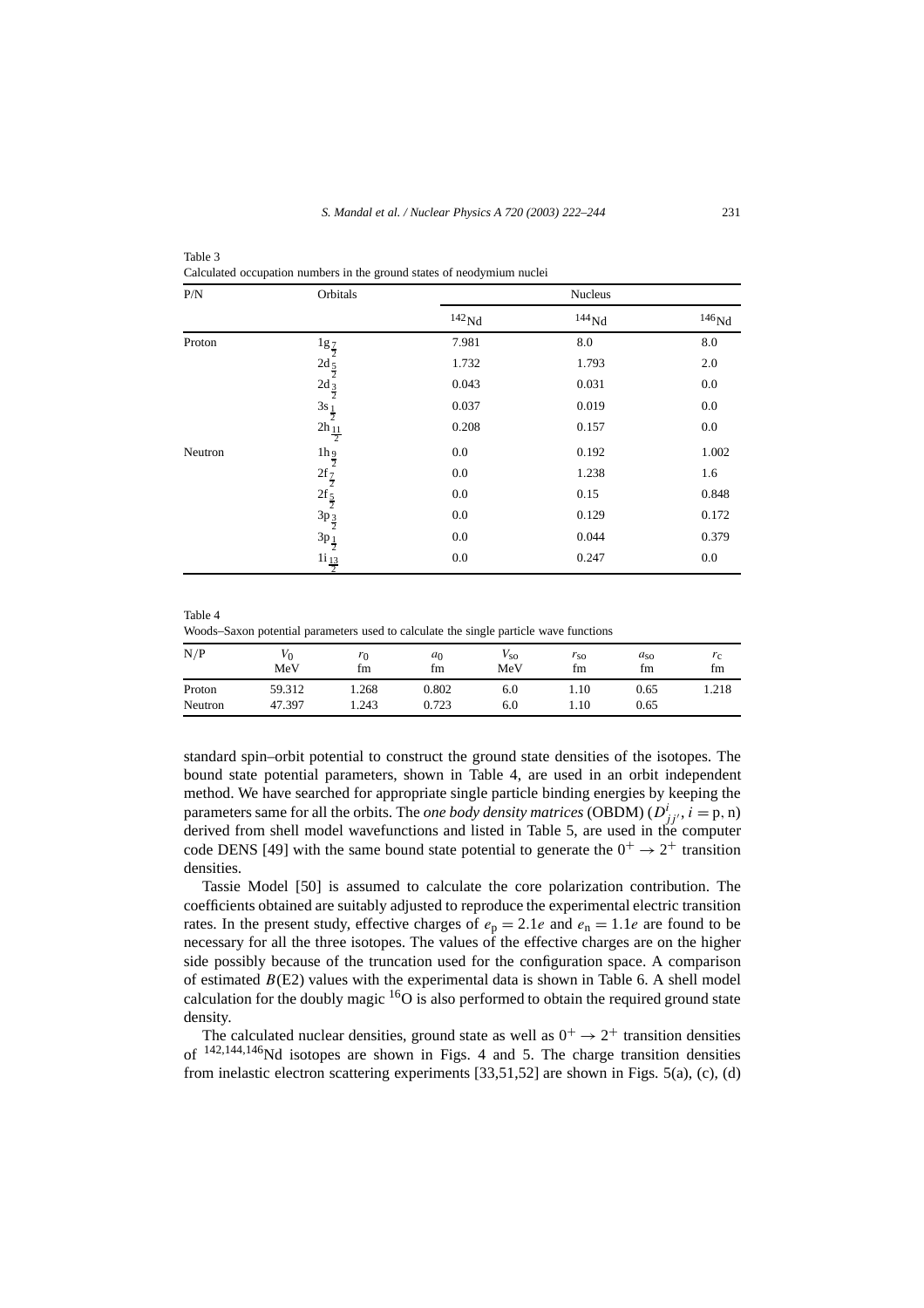| $j-j'$                           | $142$ Nd                     |             | $j-j'$                           |                      | $144$ Nd    |                          | $146$ Nd    |
|----------------------------------|------------------------------|-------------|----------------------------------|----------------------|-------------|--------------------------|-------------|
|                                  | $D^{\bar{\mathbf{p}}}_{jj'}$ | $D_{jj'}^n$ |                                  | $D^{\bar{p}}_{j j'}$ | $D^n_{jj'}$ | $D^{\overline{p}}_{jj'}$ | $D_{jj'}^n$ |
| $\frac{7}{2}$<br>$\overline{2}$  | $-0.00262$                   |             | $-\frac{5}{2}$<br>$\frac{5}{2}$  | $-0.74372$           |             | 0.69490                  |             |
| $\frac{5}{2}$<br>$\frac{1}{2}$   | $-0.05103$                   |             | $-\frac{3}{2}$<br>$\frac{5}{2}$  | 0.00008              |             |                          |             |
| $\frac{3}{2}$<br>2               | 0.00074                      |             | $\frac{5}{2}$<br>$-\frac{1}{2}$  | $-0.00025$           |             |                          |             |
| $\frac{7}{2}$<br>$\frac{5}{2}$   | 0.00461                      |             | $-\frac{5}{2}$<br>$\frac{3}{2}$  | $-0.00057$           |             |                          |             |
| $\frac{5}{2}$<br>$\frac{5}{2}$   | 0.00812                      |             | $-\frac{3}{2}$<br>$\frac{3}{2}$  | 0.00085              |             |                          |             |
| $\frac{3}{2}$<br>$\frac{5}{2}$   | 0.07128                      |             | $\frac{3}{2}$<br>$-\frac{1}{2}$  | 0.00013              |             |                          |             |
| $\frac{1}{2}$<br>$\frac{5}{2}$   | 0.46005                      |             | $-\frac{5}{2}$<br>$\frac{1}{2}$  | $-0.00171$           |             |                          |             |
| $\frac{7}{2}$<br>$\frac{3}{2}$   | $-0.04333$                   |             | $-\frac{3}{2}$<br>$rac{1}{2}$    | $-0.00011$           |             |                          |             |
| $rac{5}{2}$<br>$\frac{3}{2}$     | 0.00872                      |             | $\frac{11}{2}$<br>$\frac{11}{2}$ | $-0.00284$           |             |                          |             |
| $\frac{3}{2}$<br>$\frac{3}{2}$   | $-0.01636$                   |             | $-\frac{9}{2}$<br>$\frac{9}{2}$  |                      | $-0.01117$  |                          | 0.20812     |
| $\frac{1}{2}$<br>$\frac{3}{2}$   | 0.36517                      |             | $-\frac{7}{2}$<br>$\frac{7}{2}$  |                      | $-0.21163$  |                          | 0.38532     |
| $\frac{5}{2}$<br>$\frac{1}{2}$   | 0.00719                      |             | $-\frac{5}{2}$<br>$\frac{5}{2}$  |                      | $-0.00991$  |                          | 0.17206     |
| $\frac{3}{2}$<br>$\frac{1}{2}$   | 0.04136                      |             | $\frac{3}{2}$<br>$\frac{3}{2}$   |                      | $-0.01378$  |                          | 0.01648     |
| $\frac{11}{2}$<br>$\frac{11}{2}$ | $-0.00262$                   |             | $\frac{13}{2}$<br>$\frac{13}{2}$ |                      | $-0.01875$  |                          |             |

Table 5 One-body transition density matrix elements calculated for the  $0^+$  to  $2^+$  transitions

| Table 6 |                                                                                   |  |  |  |
|---------|-----------------------------------------------------------------------------------|--|--|--|
|         | Experimental and calculated (shell model) transition rates for neodymium isotopes |  |  |  |

| Nuclei              |    |    | $B(E2) (e^2 fm^4)$ |       | $M_p$ (e fm <sup>2</sup> ) | $M_n$ (e fm <sup>2</sup> ) |
|---------------------|----|----|--------------------|-------|----------------------------|----------------------------|
|                     |    |    | Expt.              | Calc. | Calc.                      |                            |
| 142 <sub>Nd</sub>   | 82 | 60 | 2810 <sup>a</sup>  | 2908  | $-53.93$                   | $-35.95$                   |
| $144$ <sub>Nd</sub> | 84 | 60 | 4600 <sup>b</sup>  | 3683  | $-60.69$                   | $-53.74$                   |
| $146$ Nd            | 86 | 60 | 6910 <sup>c</sup>  | 7745  | $-88.01$                   | $-97.47$                   |

<sup>a</sup> Ref. [52];

 $<sup>b</sup>$  Ref. [51];</sup>

<sup>c</sup> Ref. [33].

with open circles. The calculated point proton distributions reproduce the shape of the experimental data quite well at large radius but underestimate the magnitudes slightly. It is to be noted that <sup>142</sup>Nd being a spherical nucleus with  $N = 82$  closed neutron shell, the excitations, especially the low-lying excitations will mostly involve the proton configurations. With 2 and 4 valence neutrons, respectively, the excitations in  $\frac{144}{Nd}$  and <sup>146</sup>Nd, on the other hand, will receive increasing contributions from neutron configurations. The feature is distinctly evident in Fig. 5(b) where the behaviours of neutron transition densities for  $0^+ \rightarrow 2^+_1$  excitations in <sup>142,144,146</sup>Nd have been compared at large radial values. The prominent surface peaked distributions of the transition densities in these isotopes indicate the dominant collective nature of the first  $2^+$  excitations. In an attempt to estimate the accuracy of our shell model calculations, we plotted, in Fig. 6, the quantity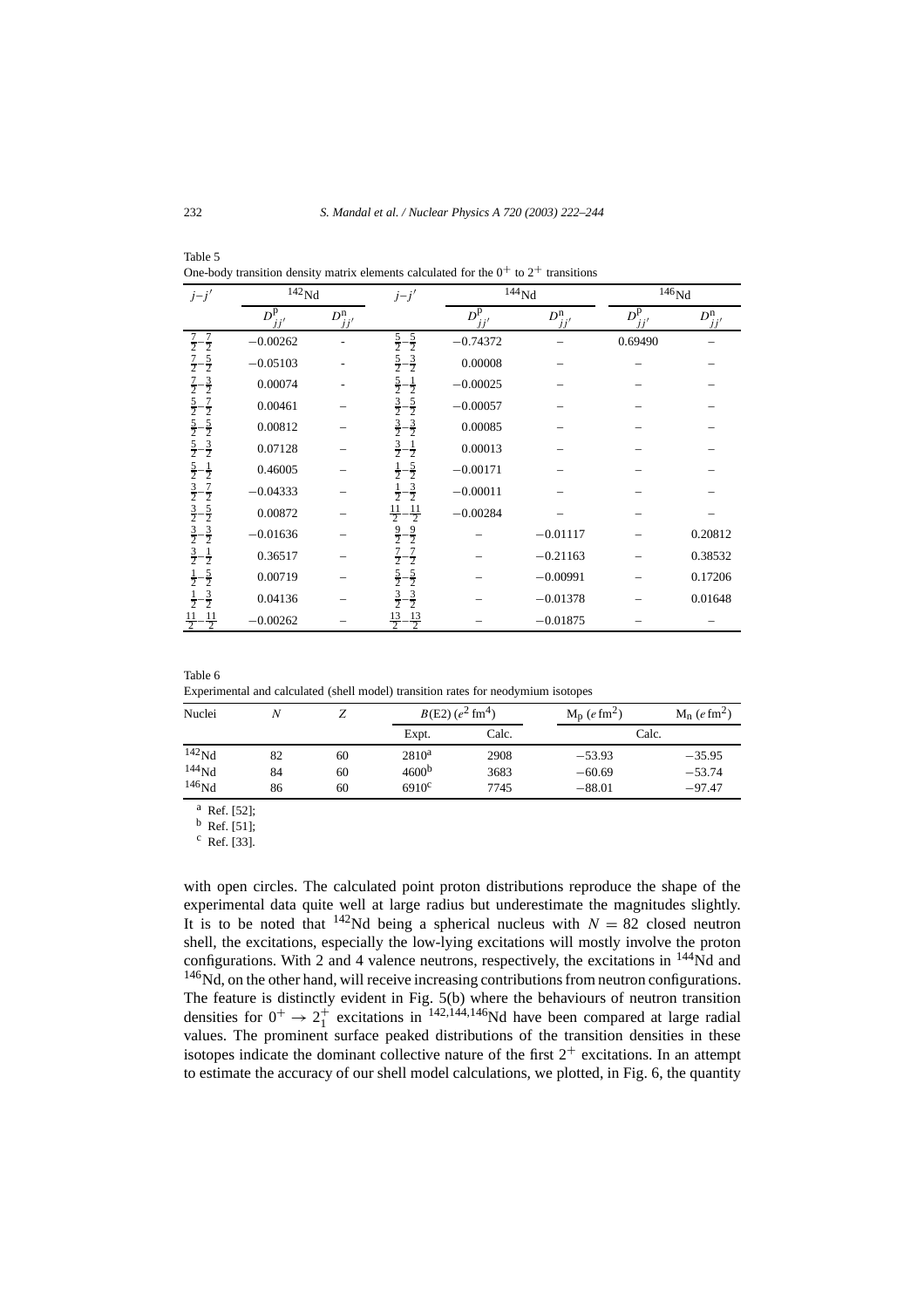

Fig. 4. The ground state density distributions of <sup>16</sup>O and <sup>142,144,146</sup>Nd using shell model wave function. Here p and n represent the proton and neutron distributions, respectively.

 $\mathfrak{R}$ , the ratio of transition matrix elements  $M_{\text{pp}}$  and  $M_{\text{dd}}$  derived from  $(\text{p}, \text{p}')$  and  $(\text{d}, \text{d}')$ scattering [53], as a function of mass number *A*. This ratio in turn depends upon the neutron and proton transition matrices  $M_n$  and  $M_p$ . The calculated  $\Re$  using the shell model  $M_n$  and  $M_p$  values for each mass lies within the range of experimental errors. However, the experimental points (bullets) and quasiparticle phonon model (QPM) calculations (box) denote the mean value of the ratio over the ensemble of transition matrix elements determined for a given mass. We calculated  $\Re$  only with matrix elements for quadrupole excitation of  $0^+ \rightarrow 2^+$ .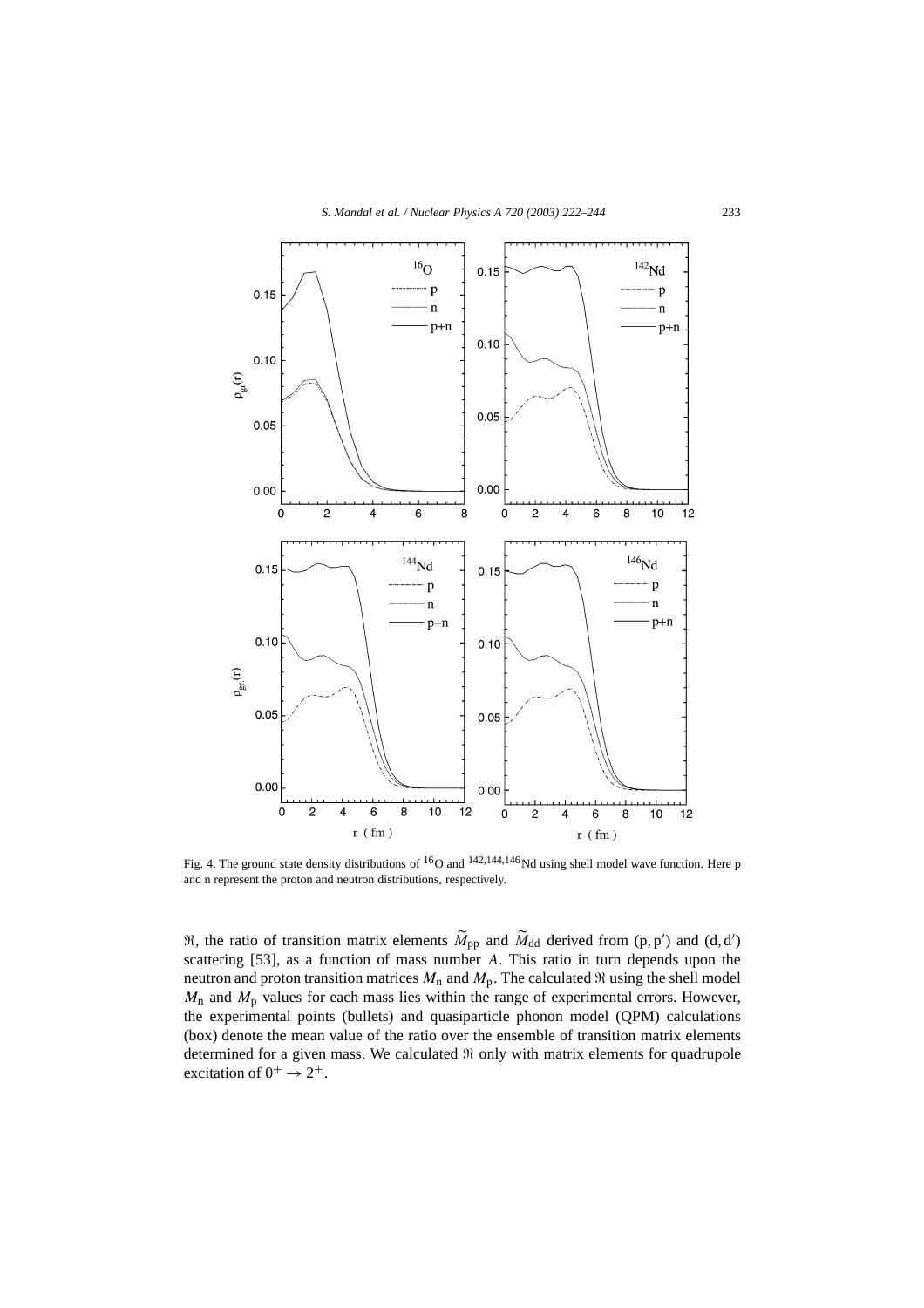

Fig. 5. The transition density distributions of <sup>142,144,146</sup>Nd using shell model wave function along with the electron scattering data taken from Refs. [33,52,53]. Here dotted and dashed-dotted lines represent the neutron and proton distributions, respectively.

## *3.2. The imaginary Feshbach potential*

In the model proposed by Vinh Mau [27] based on Feshbach formalism [14], the generalized optical potential for elastic scattering at energy *E* can be written as

$$
V_{\text{opt}}(E, r, r') = \langle \Phi_0 | V | \Phi_0 \rangle + \langle \Phi_0 | V Q \frac{1}{E - H_Q Q + i\epsilon} Q V | \Phi_0 \rangle
$$
  
=  $V_0 + \Delta V,$  (10)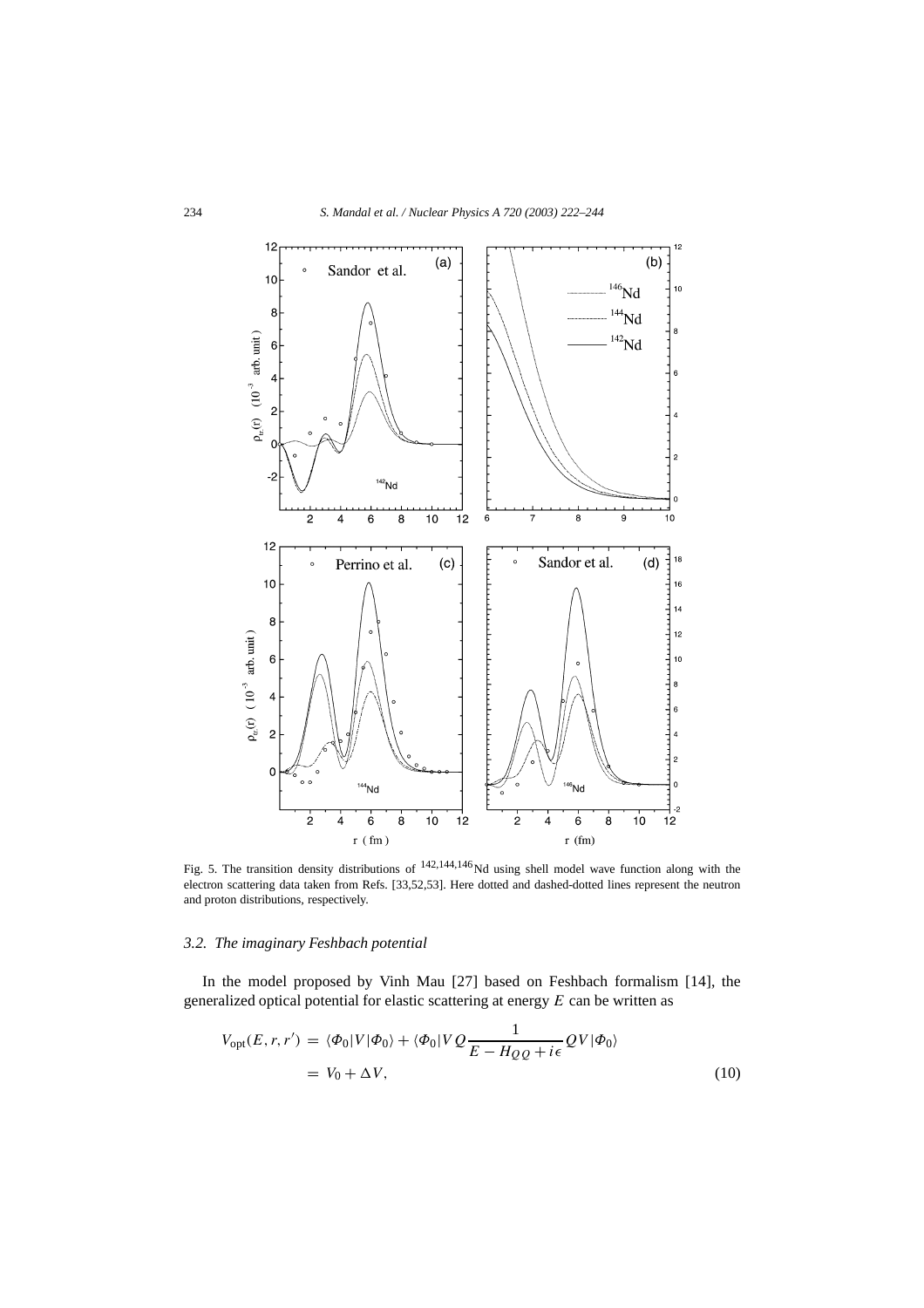

Fig. 6. Ratios ( $\Re$ ) of quadrupole transition matrix elements from  $(p, p')$  and  $(d, d')$  experiments (black dot) with QPM (box) and shell model (triangle) predictions.

where  $\Phi_0$  is the ground state wavefunction,  $Q$  is the projection operator that projects off the open channels, *H* is the total Hamiltonian and *V* is the interaction operator. The generalised potential, thus, can be expressed as a sum of *V*0, the double folded potential and  $\Delta V$ , the polarization potential coming from the coupling of non-elastic channels (included in the *Q*-projection of the channel space) to the open channel (here the elastic channel). The term  $\Delta V$  is complex, non-local and energy dependent in nature with the imaginary  $\Delta V$  contributing the absorptive potential required in the optical model analysis.

In the weak coupling limit, one can write the polarization potential for inelastic excitations as [16]

$$
\Delta V^{\text{in}}(\mathbf{r}, \mathbf{r}') = \sum_{\alpha \neq 0} V_{\alpha}^*(\mathbf{r}) G_{\alpha}(\mathbf{r}, \mathbf{r}') V_{\alpha}(\mathbf{r}'), \tag{11}
$$

where  $\alpha$  denotes the possible inelastic excitation channels. The  $G_{\alpha}(\mathbf{r}, \mathbf{r}')$  is the Green's function for propagation of the system in channel  $\alpha$  and can be approximated by the WKB propagator [27].  $V_\alpha$ , denoting the transition matrix element for a state  $\alpha$  of angular momentum  $\lambda$  and projection  $\mu$ , can be written as shown in Ref. [16],

$$
V_{\alpha}(\mathbf{r}) = \frac{1}{\sqrt{2\lambda + 1}} f_{\lambda}^{(\alpha)}(r) Y_{\lambda}^{\mu}(\mathbf{r})
$$
(12)

where  $f_{\lambda}^{(\alpha)}(r)$  represents the nuclear form factor for the state  $\alpha$  of angular momentum  $\lambda$ . In our analysis the form factor has been determined from Copenhagen potential [54] assuming vibrational excitations and taking the derivative of the potential as the formfactor. The strengths of the target excitation channels are taken from [53] while those for the projectile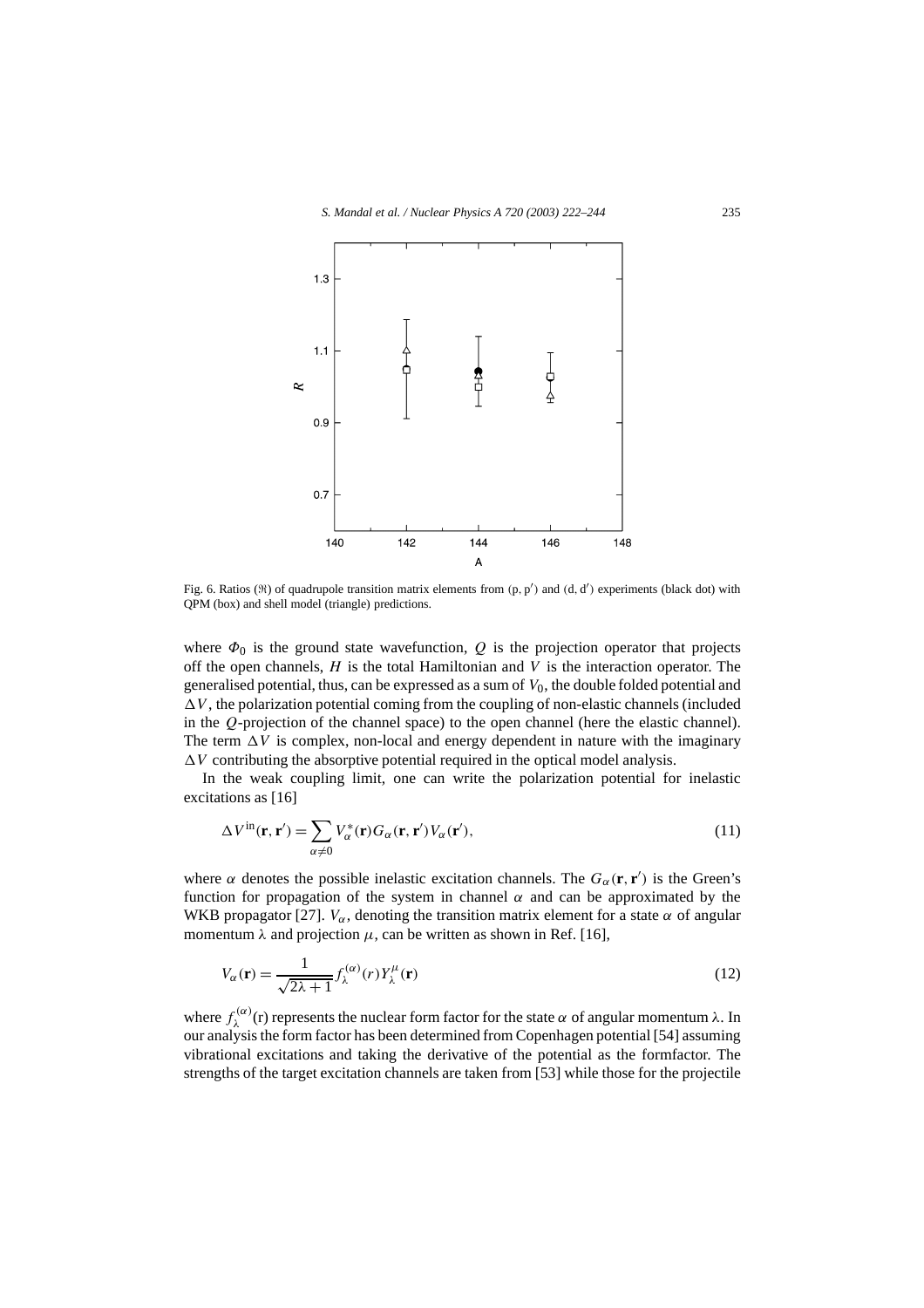excitations are from [17]. The local equivalent of Im  $\Delta V^{\text{in}}(\mathbf{r}, \mathbf{r}')$  in the case of weak nonlocality can be written as

Im 
$$
\Delta V^{\text{in}}(R) \equiv W_{\text{fes}}(R) = \frac{mM}{2\pi k\hbar^2} \sum_{\lambda,\alpha \neq 0} \left(\beta_{\lambda i}^{(\alpha)}\right)^2 I_{\alpha}(R),
$$
 (13)

where  $\beta_{\lambda i}^{(\alpha)}$  denotes the strength of excitation of nucleus *i* (target or projectile) with multipolarity  $\lambda$  in channel  $\alpha$ . The integration  $I_{\alpha}(R)$  corresponding to channel  $\alpha$  is given by

$$
I_{\alpha}(R) = \int_{0}^{2R} ds \, e^{(-\kappa_{\alpha}s)} \sin(ks) \sin(k_{\alpha}s) \left[ \frac{\partial U^{c}(r)}{\partial r} \Big|_{r=R+s/2} \frac{\partial U^{c}(r)}{\partial r} \Big|_{r=R-s/2} \right] \tag{14}
$$

in terms of the coordinates  $\mathbf{R} = \frac{1}{2}(\mathbf{r} + \mathbf{r}')$  and  $\mathbf{s} = \mathbf{r} - \mathbf{r}'$  with

2*R*

$$
k_{\alpha}^{2} = \frac{mM}{\hbar^{2}} \Big[ E_{\text{cm}} - E_{\alpha}^{*} + \sqrt{(E_{\text{cm}} - E_{\alpha}^{*})^{2} + W_{\text{fes}}^{2}(R)} \Big],
$$
  
\n
$$
\kappa_{\alpha} = \frac{mM}{\hbar^{2}} \frac{W_{\text{fes}}(R)}{k_{\alpha}},
$$
\n(15)

$$
E_{\alpha}^{*} = E_{\alpha} + V_0(R) + \Delta V(R) + V_{\rm C}(R). \tag{16}
$$

The local momentum  $k(R)$  is given by Eq. (4) and *m* is the reduced mass and *M* is the nucleon mass in MeV. We derived the  $\Delta V$  polarization potential for <sup>16</sup>O + <sup>142,144,146</sup>Nd systems at necessary energies following the prescription of Pacheco et al. [16]. The derivation included the dominant target inelastic excitations up to 3 MeV energy below which the excitations are primarily one-step in nature and the  $3^-$  (6.13 MeV),  $2^+$ (6.92 MeV) and  $2^+$  (11.52 MeV) states of projectile <sup>16</sup>O. The potential contributions of these channels are evaluated term by term. The calculated imaginary Feshbach potentials  $W_{\text{fes}}(R)$  for <sup>16</sup>O + <sup>142,144</sup>Nd have been shown with dotted lines in Fig. 10.

## *3.3. Coupled channel calculation with Feshbach potential*

In the evaluation of complex polarization potential  $\Delta V$  at each energy, described in the previous section, only the open channels contribute to produce the imaginary part. On the other hand, all the open and closed channels contribute to form the real polarization potential. Since, we included only the dominant open inelastic channels to produce the necessary absorption of flux from the elastic channel, the effect of polarization of real potential was incorporated through a renormalization factor and the effective real potential was, therefore, of the form

$$
V_0 + \Delta V_{\rm R} = \lambda_{\rm R}(E) V_{\rm folded}.
$$
\n(17)

In the coupled channel (CC) calculation, performed with the code ECIS94 [55], we have considered explicit coupling to first  $2^+$  state of Nd target. In the first step, we analysed the data with the renormalizable folded real potential and the two component imaginary potential of Eq. (2). The imaginary renormalization factor  $\lambda_I$  for  $W_{\text{fes}}$  was set equal to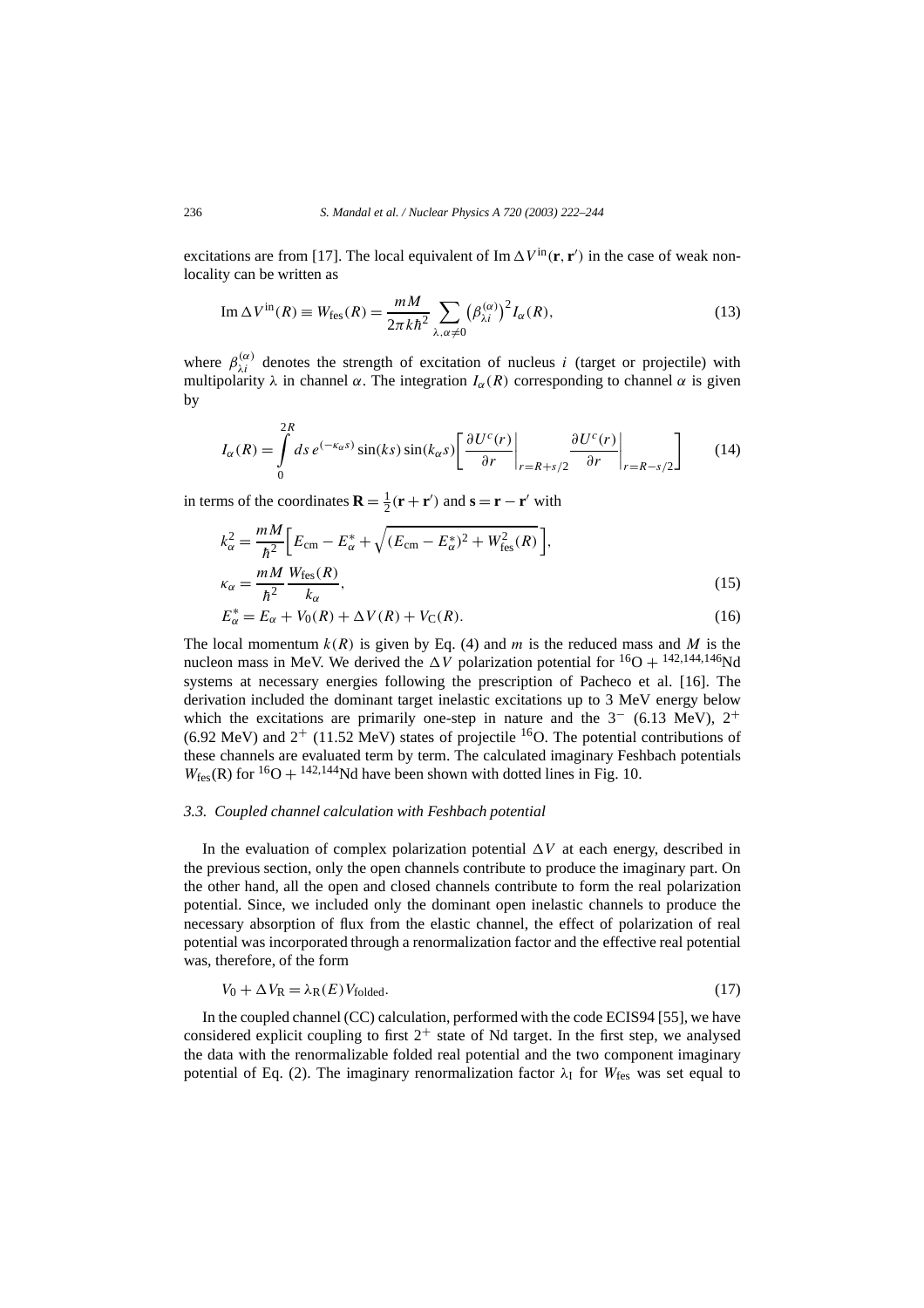unity. The folded transition potential for  $0^+ \rightarrow 2^+_1$  transition was used as the real nuclear coupling formfactor. As there is no standard prescription available for imaginary coupling potential, we assumed the imaginary formfactor to be of the same shape as the real one but its strength was reduced by 50% [56]. The normalization constants of unity and 0.5 for real and imaginary coupling potentials respectively were kept constant throughout the CC calculation. Thus in the CC analyses with  $W_F + W_{fes}$  the only variable parameter was the real renormalization factor  $λ_R$ . We varied the factor  $λ_R(E)$  to obtain simultaneously good fit to the elastic and inelastic angular distributions. The resulting fits to the data are shown in Figs. 7, 8, 9 with dashed lines. Reasonably good fits to the angular distributions at all the energies are obtained for <sup>16</sup>O + <sup>146</sup>Nd but for <sup>16</sup>O + <sup>142,144</sup>Nd systems the calculated angular distributions show steeper fall off at large angles compared to the data. From Figs. 7 and 8 it is to be noted that the calculated angular distributions for both elastic



Fig. 7. Coupled channel calculations (solid curves) for elastic and inelastic angular distributions of  ${}^{16}O + {}^{142}Nd$ system. The dashed curves represent the angular distributions obtained from coupled channel calculation without the surface imaginary term  $(W<sub>S</sub>)$ .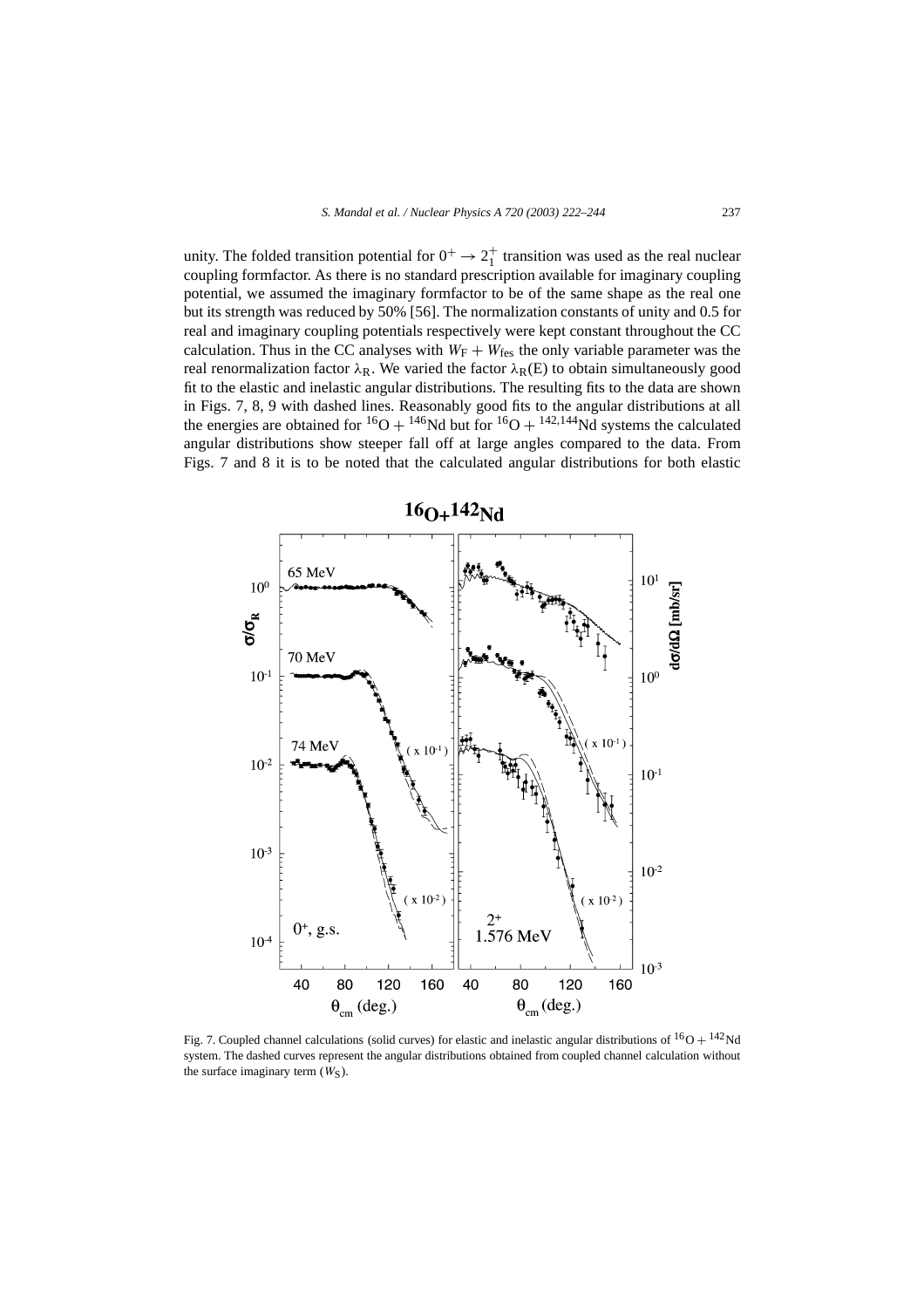

Fig. 8. Same as Fig. 7 but for  ${}^{16}O + {}^{144}Nd$ .

and inelastic scattering over predict the data around  $\Theta_{\rm cm} = 80^\circ$ . On the top of the barrier at 65 MeV, the imaginary potential  $W_F + W_{fes}$  reproduces the elastic data quite well but not the inelastic angular distributions. For the relatively deformed  $146$ Nd target, on the other hand, the microscopically calculated imaginary potential due to inelastic excitations, along with  $W_F$ , seems to be sufficient to generate the overall absorption at all the energies. The best fit values of the real renormalizations for all the cases are shown in Table 7.

To investigate further this lack of absorption, we introduced a phenomenological surface Woods–Saxon potential to enhance the absorption in the large radial region as was done by Pacheco et al. [17]. The total imaginary potential now consists of three terms

$$
W(\mathbf{R}, E) = W_{\mathrm{F}}(\mathbf{R}) + W_{\mathrm{fes}}(\mathbf{R}, E) + W_{\mathrm{s}}(\mathbf{R}, E). \tag{18}
$$

All the data were refitted with this new imaginary potential. Same optical potential was used for both the channels considered in the coupling scheme. In this step, we fitted first the 78 MeV data for  ${}^{16}O + {}^{144,146}Nd$  and 74 MeV data for  ${}^{16}O + {}^{142}Nd$  systems. All the four parameters, i.e.,  $\lambda_R$  and ( $W_s^0$ ,  $R_s$ ,  $a_s$ ) were varied simultaneously to obtain the best fits.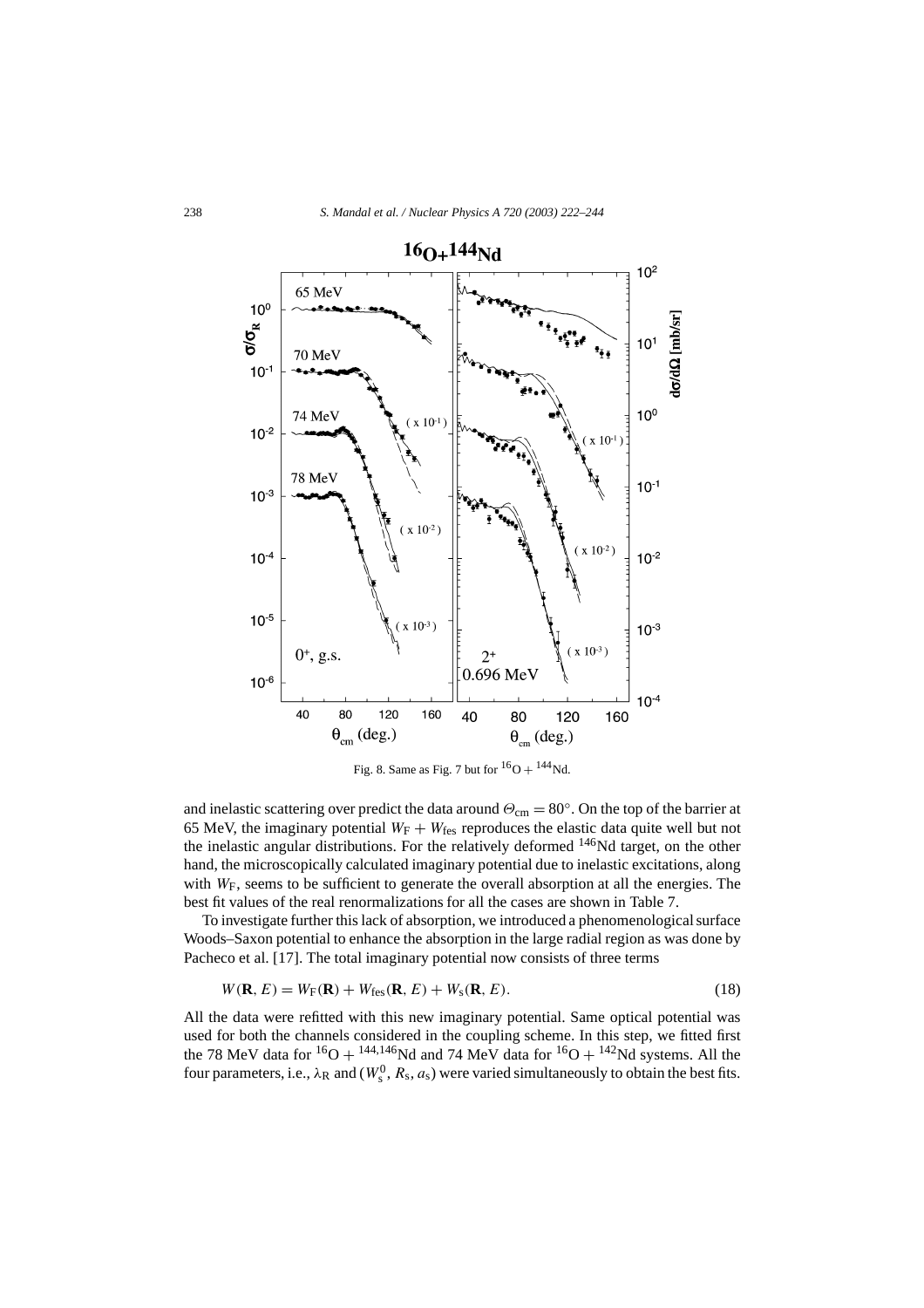

Fig. 9. Same as Fig. 7 but for  ${}^{16}O + {}^{146}Nd$ .

The resulting parameters are also given in Table 7. Subsequently to reproduce the lower energy data we kept the radius parameter of the surface potential fixed to that obtained from the search over the highest energy data. Therefore, only two parameters were varied in the search procedure to fit the lower energy data. The fits to the data at all the incident energies for both  ${}^{16}O + {}^{142,144}Nd$  systems improved significantly except for the inelastic angular distributions at 65 MeV. The effect of introducing the additional surface absorption was found to be minimum for more deformed  ${}^{16}O + {}^{146}Nd$  system.

In Fig. 10, the imaginary potentials resulted from the simultaneous fits to the elastic and inelastic data for  ${}^{16}O + {}^{142,144}Nd$  have been shown. It is clear from the figure that the empirical surface absorption term has a longer range compared to the Feshbach absorptive potential and peaks on or beyond the tail of  $W_{\text{fes}}(R)$ . It is difficult to ascertain exactly the type of reaction channels contributing to this additional term. W<sub>fes</sub> was constructed with contributions from target excitations upto 3 MeV having significant transition probabilities. Altogether 9 excited states of  $^{142}$ Nd and 13 excited states each of  $^{144}$ Nd and  $^{146}$ Nd were considered to calculate the Feshbach potentials. Contributions from states with still higher excitation energies may have some non-negligible effect. For instance, in 142Nd there are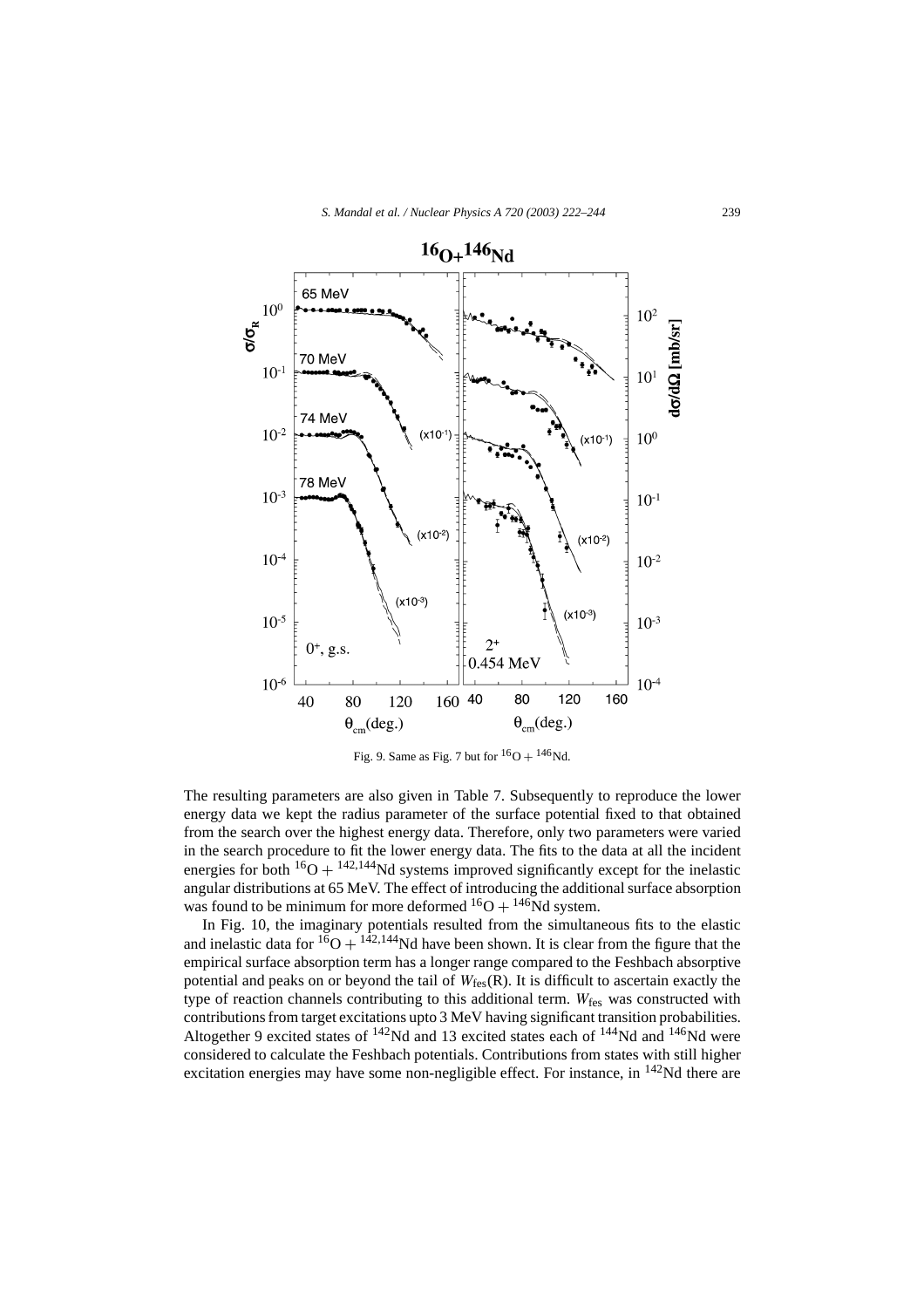|  | ۰, |
|--|----|

Table 7

| System                                  | $E_{\rm Lab}$ | $\lambda_{\rm R}$ | $\lambda_{\rm I}$ | $W_{\rm s}^0$ | $R_{\rm S}$ | $a_{s}$ | $Q_{22}$ (eb) |
|-----------------------------------------|---------------|-------------------|-------------------|---------------|-------------|---------|---------------|
| $16$ <sub>O</sub> + $142$ <sub>Nd</sub> | 65            | 1.42              | 1.0               |               |             |         |               |
|                                         |               | 1.32              | 1.0               | 2.70          | 10.508      | 0.257   | $-0.20$       |
|                                         | 70            | 1.26              | 1.0               |               |             |         | $\cdots$      |
|                                         |               | 1.18              | 1.0               | 4.02          | 10.508      | 0.335   | $\cdots$      |
|                                         | 74            | 1.35              | 1.0               |               |             |         | .             |
|                                         |               | 1.05              | 1.0               | 2.14          | 10.508      | 0.462   | .             |
| $^{16}O + ^{144}Nd$                     | 65            | 1.26              | 1.0               |               |             |         |               |
|                                         |               | 1.19              | 1.0               | 1.68          | 10.541      | 0.492   | $-0.39$       |
|                                         | 70            | 1.15              | 1.0               |               |             |         | $\ldots$      |
|                                         |               | 1.18              | 1.0               | 7.03          | 10.541      | 0.304   | .             |
|                                         | 74            | 1.14              | 1.0               |               |             |         | .             |
|                                         |               | 1.02              | 1.0               | 3.05          | 10.541      | 0.402   | .             |
|                                         | 78            | 1.20              | 1.0               |               |             |         | .             |
|                                         |               | 1.06              | 1.0               | 2.71          | 10.541      | 0.426   | .             |
| $16O + 146Nd$                           | 65            | 1.36              | 1.0               |               |             |         |               |
|                                         |               | 1.19              | 1.0               | 0.75          | 10.568      | 0.492   | $-0.72$       |
|                                         | 70            | 1.18              | 1.0               |               |             |         | .             |
|                                         |               | 1.07              | 1.0               | 0.19          | 10.568      | 0.919   | .             |
|                                         | 74            | 1.05              | 1.0               |               |             |         | .             |
|                                         |               | 1.04              | 1.0               | 0.11          | 10.568      | 0.919   | .             |
|                                         | 78            | 1.17              | 1.0               |               |             |         | .             |
|                                         |               | 1.02              | 1.0               | 0.34          | 10.568      | 0.919   | $\cdots$      |

Best fit parameters obtained from coupled channels calculations with  $0^+$ –2<sup>+</sup> coupling ( $r_c$  = 1.25 fm)

Note: The imaginary potential in all the cases includes a squared vol. WS potential  $W_F$ :  $W_F^0 = 60.0$  MeV,  $r_F = 1.0$  fm and  $a_F = 0.4$  fm.

at least six states within 3 to 4 MeV excitation which have reduced isoscalar transition probabilities in the range of 2 to 9 Weisskopf units and these states have non-negligible contributions. But, the collective contribution of these omitted states peaks near 9.5 fm and falls off to insignificant values near 11 fm. The excitations of projectile <sup>16</sup>O besides those considered do not contribute at those large radius values. Thus the empirical surface imaginary potential  $W_S$  which peaks at larger radius ( $\sim$  11 fm) originates predominantly from channels other than the omitted target excited states. We assume that this long range surface absorptive potential, necessary to fit the  $^{142}$ Nd and  $^{144}$ Nd angular distributions, simulates the absorption in transfer channels. Also the effect of this transfer absorption is more prominent close to the barrier energy and decreases as the incident energy increases.

It is to be noted that the observed lack of absorption is quite prominent in the inelastic channel as well for all the incident energies except near the top of the barrier ( $\sim$  65 MeV). The improvement in the optical potential with the additional surface absorptive potential also improved the fits to the measured inelastic angular distributions. We included the *reorientation coupling* term in the coupled channel calculation in an attempt to improve further the fit to the inelastic data. The quadrupole moment values used [57] are shown in Table 7. But the inclusion of reorientation coupling term did not produce any significant change on the inelastic angular distributions. However, it is obvious from the fits that the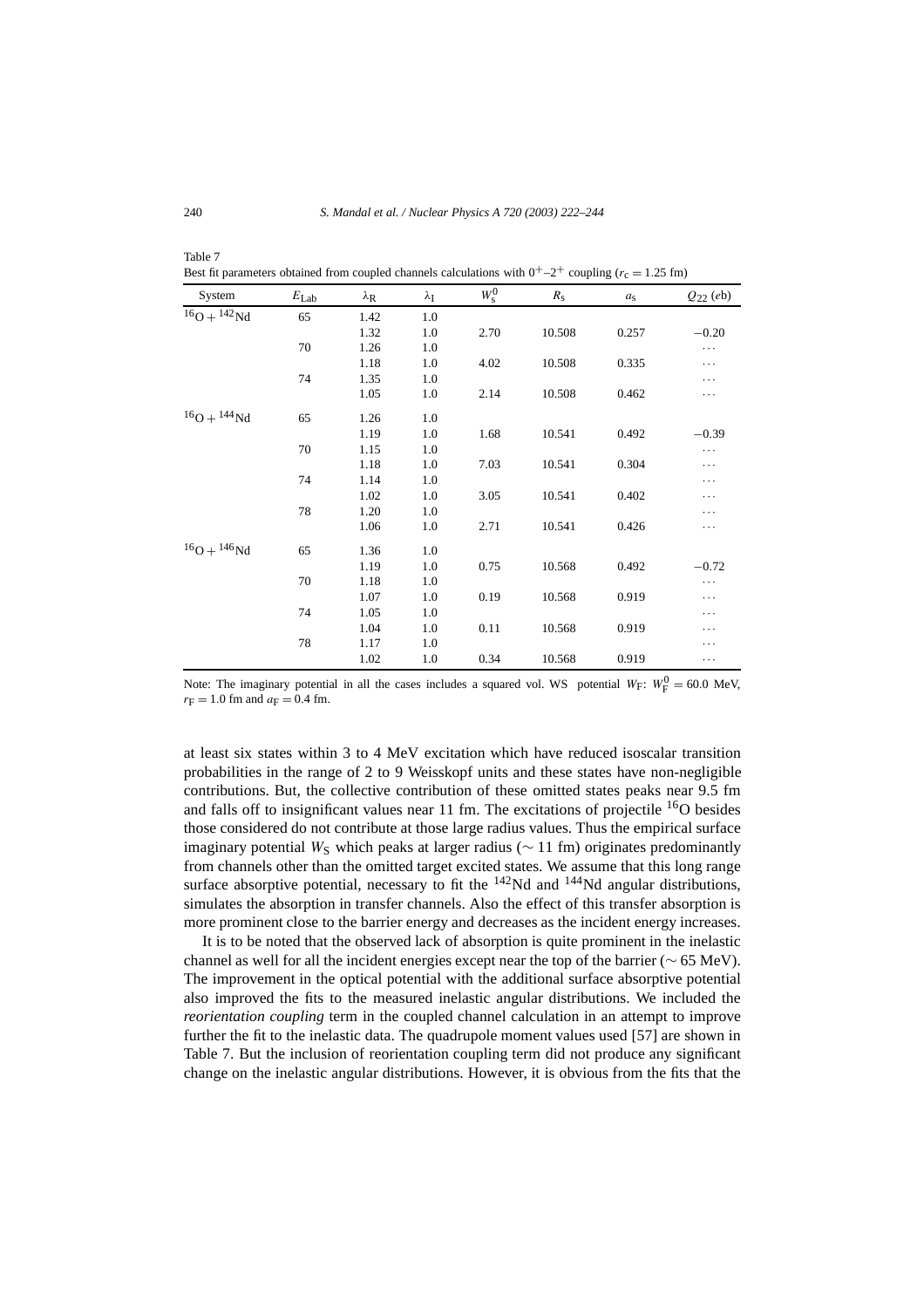

Fig. 10. Imaginary potentials used in the CC calculation for <sup>16</sup>O + <sup>142,144</sup>Nd. The dashed line represents  $W_F$ , the interior fusion potential. *W*<sub>fes</sub>, the Feshbach potential, and the empirical surface absorptive potential *W*<sub>S</sub> are represented by dotted and dashed-dotted curves, respectively.

microscopic  $0^+ \rightarrow 2^+$  nuclear form factor derived from the shell model wavefunctions provide reasonably good description of inelastic scattering data.

## **4. Summary**

The angular distributions of elastic and inelastic scattering to  $2^+_1$  for  $^{16}O + ^{142,144,146}Nd$ systems have been measured in the vicinity of the Coulomb barrier (65 to 78 MeV)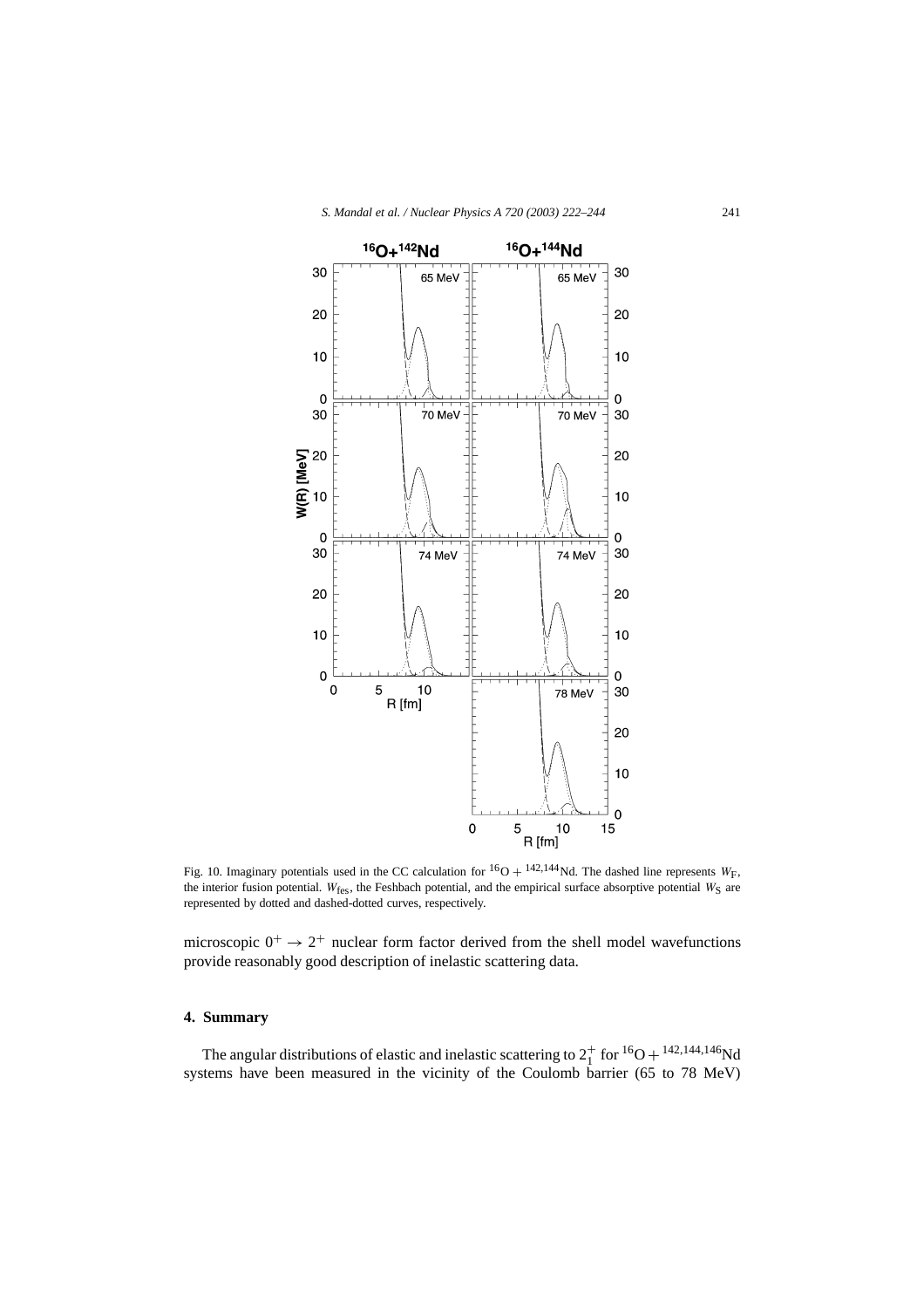and analysed in a systematic way using a coupled channel formalism with the necessary potentials derived from a microscopic consideration. Attempts have been made to simultaneously reproduce the elastic and inelastic angular distributions.

The microscopic approach to the analyses is based on two aspects. Firstly, we performed a truncated shell model calculation to obtain the ground state and  $0^+ \rightarrow 2^+_1$  transition densities. The shell model calculations with the chosen basis is quite successful in reproducing the experimental level schemes of neutron shell closed  $142$ Nd isotope as well as <sup>144</sup>Nd and <sup>146</sup>Nd nuclei with two and four valence nucleons respectively. The resulting transition densities and transition matrix values describe the experimental data reasonably well (Figs. 5 and 6). The derived densities are subsequently used to fold the density and energy dependent effective M3Y interaction. With the renormalization factors these folded diagonal and off-diagonal potentials are used in the coupled channel consideration. The fits to the inelastic scattering data justify the use of microscopic form factors obtained from shell model calculations.

Secondly, the contribution of coupling to inelastic excitations, except the  $2^+_1$  excitation, has been evaluated term by term within the Feshbach formalism considering the excitations upto 3 MeV energy for all the isotopes. This microscopic energy dependent imaginary component along with an interior potential simulating the absorption due to fusion reproduced the data of relatively deformed  ${}^{16}O + {}^{146}Nd$  quite well. On the other hand, for  $^{16}O + ^{142,144}Nd$  systems the potential ( $W_F + W_{fes}$ ) is found to be inadequate in generating the necessary absorption. The observed lack of absorption is also quite distinct in the inelastic channel. Significant improvements have been observed in the fits to the measured angular distributions of  ${}^{16}O + {}^{142,144}Nd$  with an additional long ranged surface absorption. While for  $16O+146$ Nd the additional surface absorption does not affect the nature of the fits very much. The observation indicates that the Feshbach imaginary potential is sufficient to produce the required surface absorption in case of <sup>146</sup>Nd target. Same inference has been derived by Pacheco et al. [17] in their analyses of elastic scattering from deformed targets. The added surface absorption term has a longer range compared to the Feshbach potential for inelastic excitation. It has been found that omitted higher inelastic excitations cannot introduce this absorption at large radius. A detailed coupled reaction channel claculation is in progress to identify the origin of this long range absorption which is more promiment just above the barrier energy.

## **Acknowledgements**

The authors would like to thank Prof. B.A. Brown for making available the computer code DENS to calculate the densities and his suggestions in running the code OXBASH. Thanks are also due to Prof. C.V.K. Baba and Prof. N. Anantaraman for their valuable comments at different stages of this work. Finally, the authors would like to acknowledge the continuous help and cooperation of the NSC Pelletron Group during the experiments.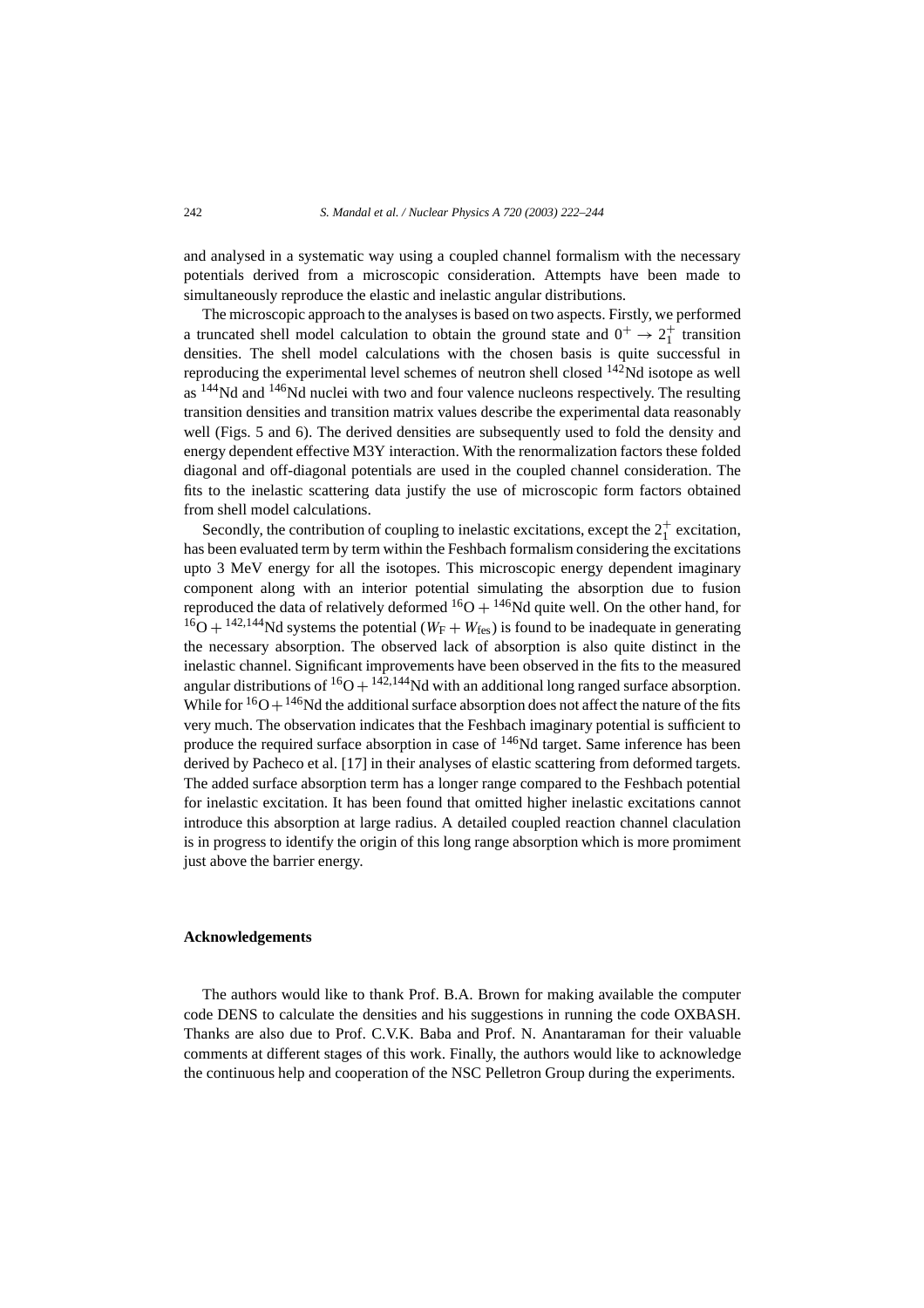### **References**

- [1] R.A. Broglia, G. Pollarolo, A. Winther, Nucl. Phys. A 361 (1981) 307.
- [2] I.J. Thompson, M.A. Nagarajan, J.S. Lilley, B.R. Fulton, Phys. Lett. B 157 (1985) 250.
- [3] S.C. Pieper, M.J. Rhoades-Brown, S. Landowne, Phys. Lett. B 162 (1985) 43.
- [4] H. Esbensen, S. Landowne, Nucl. Phys. A 492 (1989) 473.
- [5] C.H. Dasso, S. Landowne, G. Pollarolo, A. Winther, Nucl. Phys. A 459 (1989) 99.
- [6] M. Beckerman, Phys. Rep. 129 (1985) 145.
- [7] V. Baeza, B. Bilwes, R. Bilwes, J. Diaz, J.L. Ferrero, Nucl. Phys. A 419 (1984) 412.
- [8] J.S. Lilley, B.R. Fulton, M.A. Nagarajan, I.J. Thompson, D.W. Barnes, Phys. Lett. B 151 (1985) 181.
- [9] B.R. Fulton, D.W. Barnes, J.S. Lilley, M.A. Nagarajan, I.J. Thompson, Phys. Lett. B 162 (1985) 55.
- [10] B. Bilwes, R. Bilwes, J. Diaz, J.L. Ferrero, Nucl. Phys. A 449 (1986) 519.
- [11] M.A. Nagarajan, C. Mahaux, G.R. Satchler, Phys. Rev. Lett. 54 (1984) 1136.
- [12] C. Mahaux, H. Ngô, G.R. Satchler, Nucl. Phys. A 449 (1986) 354.
- [13] G.R. Satchler, Phys. Rep. 199 (1991) 147.
- [14] H. Feshbach, Ann. Phys. 5 (1958) 357;
	- H. Feshbach, Ann. Phys. 19 (1962) 287.
- [15] J.M. Barrigon, A. Baeza, J.L. Ferrero, J.C. Pacheco, B. Bilwes, R. Bilwes, Nucl. Phys. A 545 (1992) 720.
- [16] J.C. Pacheco, B. Bilwes, F. Sánchez, J.A. Ruiz, J. Diaz, J.L. Ferrero, D. Kadi-Hanifi, Nucl. Phys. A 588 (1995) 537.
- [17] J.C. Pacheco, M.D. Kadi-Hanifi, B. Bilwes, F. Ramiro, Phys. Rev. C 59 (1999) 314.
- [18] N. Keeley, J.A. Christley, N.M. Clarke, B.R. Fulton, J.S. Lilley, M.A. Nagarajan, I.J. Thompson, Nucl. Phys. A 582 (1995) 314.
- [19] N. Keeley, J.S. Lilley, J.A. Christley, Nucl. Phys. A 603 (1996) 97.
- [20] D.T. Khoa, W. Von Oertzen, H.G. Bohlen, Phys. Rev. C 49 (1994) 1652.
- [21] D.T. Khoa, O.M. Knyazkov, Z. Phys. A 328 (1987) 67.
- [22] G.R. Satchler, W.G. Love, Phys. Rep. 55 (1979) 183.
- [23] G.R. Satchler, Nucl. Phys. A 329 (1979) 233.
- [24] G. Pollarolo, R.A. Broglia, A. Winther, Nucl. Phys. A 406 (1983) 369.
- [25] D.M. Brink, Fl. Stancu, Phys. Rev. C 30 (1984) 1904.
- [26] J.P. Jeukenne, A. Lejeune, C. Mahaux, Phys. Rev. C 16 (1977) 80.
- [27] N. Vinh Mau, Nucl. Phys. A 457 (1986) 413; N. Vinh Mau, Nucl. Phys. A 470 (1987) 406; N. Vinh Mau, Inst. Phys. Conf. Ser. 110 (1990) 1.
- [28] N. Vinh Mau, J.L. Ferrero, J.C. Pacheco, B. Bilwes, Nucl. Phys. A 531 (1991) 435.
- [29] N. Vinh Mau, J.L. Ferrero, J.C. Pacheco, B. Bilwes, Phys. Rev. C 47 (1993) 899.
- [30] N. Vinh Mau, J.C. Pacheco, J.L. Ferrero, B. Bilwes, Nucl. Phys. A 560 (1993) 879.
- [31] J.L. Ferrero, J.C. Pacheco, A. Baeza, J.M. Barrigon, B. Bilwes, R. Bilwes, N. Vinh Mau, Nucl. Phys. A 514 (1990) 367.
- [32] R. Bilwes, B. Bilwes, N. Vinh Mau, J.C. Pacheco, Nulc. Phys. A 526 (1991) 292.
- [33] R.K.J. Sandor, H.P. Blok, M. Girod, M.N. Harakeh, C.W. de Jager, V.Yu. Ponomarev, H. de Vries, Nucl. Phys. A 551 (1993) 349.
- [34] O. Scholten, H. Kruse, Phys. Lett. B 125 (1983) 113; O. Scholten, H.C. Wui, A.E.L. Dieperink, Z. Phys. A 332 (1989) 1.
- [35] H. Sagawa, O. Scholten, B.A. Brown, B.H. Wildenthal, Nucl. Phys. A 462 (1987) 1.
- [36] B.H. Wildenthal, in: A. Covello (Ed.), Proc. of 3rd Int. Spring Seminar on Nuclear Physics, Ischia, Italy 1990, World Scientific, Singapore, 1991, p. 35.
- [37] A. Holt, T. Engeland, E. Osnes, M. Hjorth-Jensen, J. Suhonen, Nucl. Phys. A 618 (1997) 107.
- [38] S. Mandal, D. Kabiraj, D.K. Avasthi, Nucl. Instrum. Methods A 397 (1997) 59.
- [39] D.K. Avasthi, A. Tripathi, D. Kabiraj, S. Venkatramanan and S.K. Datta, Internal report of NSC, NSC/TR/DKA/92/16.
- [40] G. Bertsch, J. Borysowicz, H. McManus, W.G. Love, Nucl. Phys. A 284 (1977) 399.
- [41] D.T. Khoa, W. Von Oertzen, Phys. Lett. B 304 (1993) 8.
- [42] B.A. Brown, A. Etchegoyen and W.D.M. Rae, The computer code OXBASH, MSU-NSCL report no. 524.